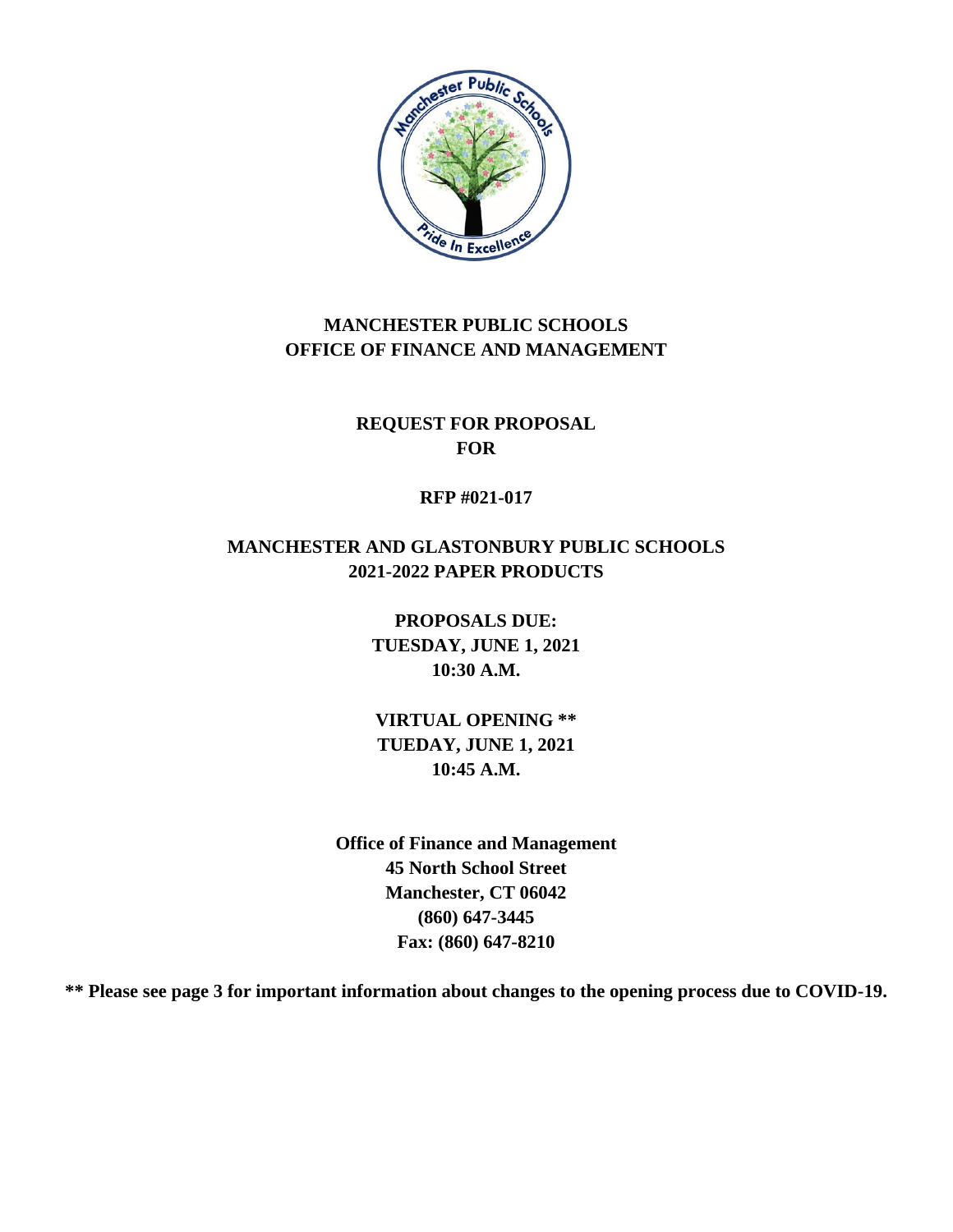#### **RFP: MANCHESTER/GLASTONBURY PAPER PRODUCTS RFP: #021-017<br>PROPOSAL DUE: TUESDAY, JUNE 1, 2021, 10:30 A.M. Page 2 of 26 PROPOSAL DUE: TUESDAY, JUNE 1, 2021, 10:30 A.M.**

# **TABLE OF CONTENTS**

| <b>Section</b> |                                                                 | <b>Page Number</b> |
|----------------|-----------------------------------------------------------------|--------------------|
| I.             | <b>Important Process Changes Due to COVID-19</b>                | 3                  |
| П.             | Legal Notice of Request for Proposal                            | $\overline{4}$     |
| Ш.             | Introduction and Background                                     | 5                  |
| IV.            | Proposal Specifications                                         | $5 - 7$            |
| V.             | <b>School Locations</b>                                         | 7                  |
| VI.            | Inquiries                                                       | 8                  |
| VII.           | Timeframe and Directions for Submission                         | 9                  |
| VIII.          | Content and Organization of Proposal                            | 9                  |
| IX.            | <b>Evaluation Process and Selection Criteria</b>                | 10                 |
| X.             | <b>General Terms and Conditions</b>                             | $11 - 12$          |
| XI.            | <b>Insurance Requirements</b>                                   | 13                 |
| XII.           | <b>Standard Proposal Documents - PDF Fillable</b>               | 14-19              |
| XIII.          | Town of Manchester's Living Wage Ordinance and<br>Certification | 20-22              |
| XIV.           | Living Wage Certification                                       | 23                 |
| XV.            | State of Connecticut Department of Education -<br>Certification | 24-25              |
| XVI.           | Proposal Pricing Form - PDF Fillable                            | 26                 |
| XVII.          | <b>Product Lists</b>                                            | Separate File      |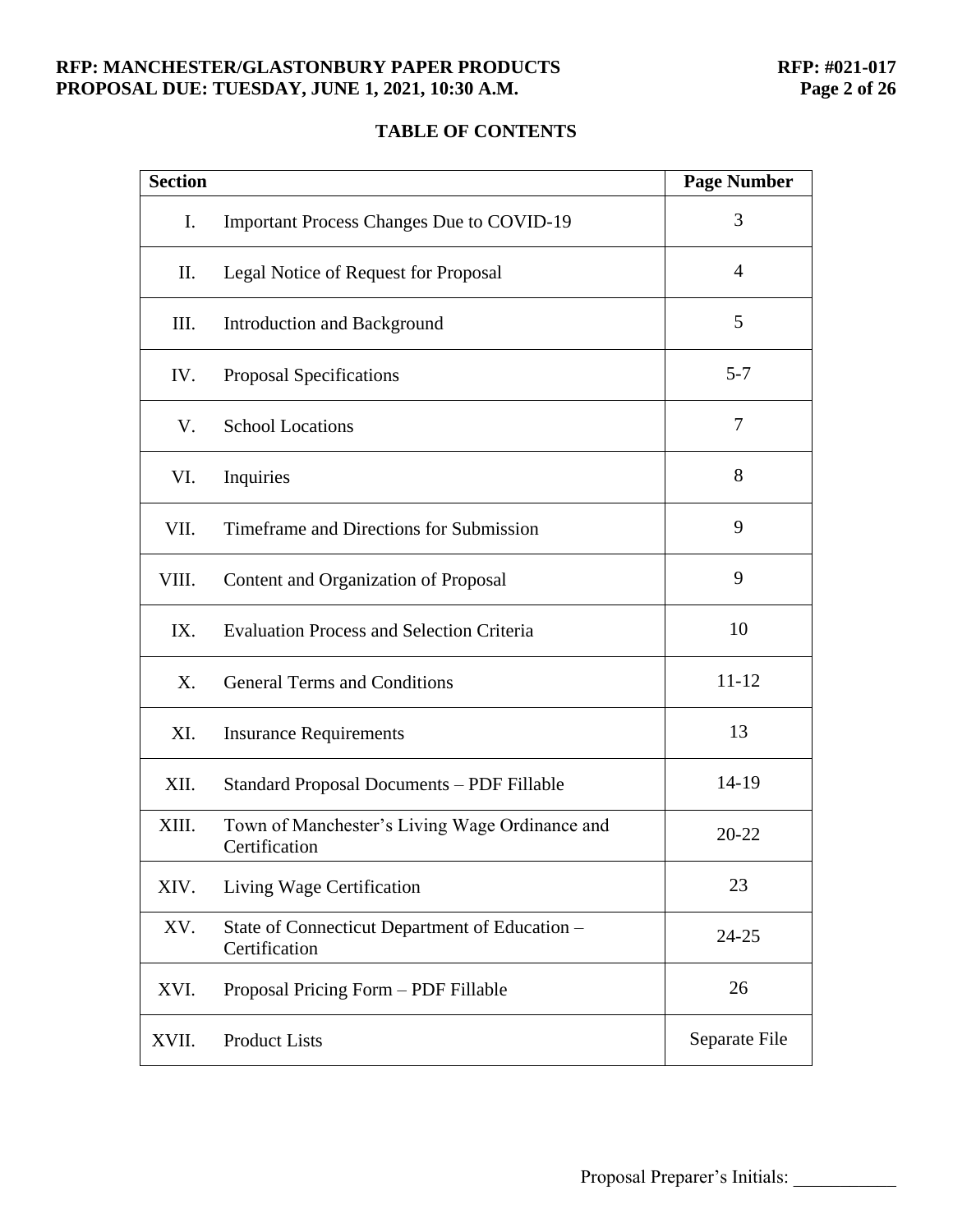### **RFP: MANCHESTER/GLASTONBURY PAPER PRODUCTS RFP: #021-017 PROPOSAL DUE: TUESDAY, JUNE 1, 2021, 10:30 A.M. Page 3 of 26**

# **\*\*\* IMPORTANT \*\*\* BID/RFP PROCESS CHANGES DUE TO COVID-19**

Due to the current pandemic, Manchester Public Schools has changed the Bid/RFP opening procedures.

- 1. Bid/RFP responses must be received by the date/time indicated in the documents. Vendors have the option of mailing documents so that they are received prior to the opening date and time or vendors may contact the Office of Finance & Management to make an appointment to drop off their documents.
- 2. Bid/RFP openings will be held virtually through **Google Meet**. Instructions will be provided for access to the virtual opening prior to the start of the electronic meeting. Vendors must contact the Office of Finance & Management for access information.
- 3. **The virtual opening will be held 15 minutes after the proposals are due** to give vendors time to login.
- 4. The virtual opening will be exactly the same as a regular opening a representative of the Office of Finance & Management will open the packages and read the proposals out loud. Results are not final until reviewed. Awardees will be notified. Tabulations will be compiled and available upon request.

In order to maintain the health and safety of our staff and interested vendors, the Bid/RFP process will continue to be revised as we learn more about COVID-19 and as we receive additional guidance.

If you have any questions, please contact the Office of Finance & Management at (860) 647-3444, (860) 647- 3445 or email [RFPs-Bids@mpspride.org.](mailto:RFP-BIDS@mpspride.org)

**Karen L. Clancy** Director of Finance & Management Manchester Public Schools (860) 647-3444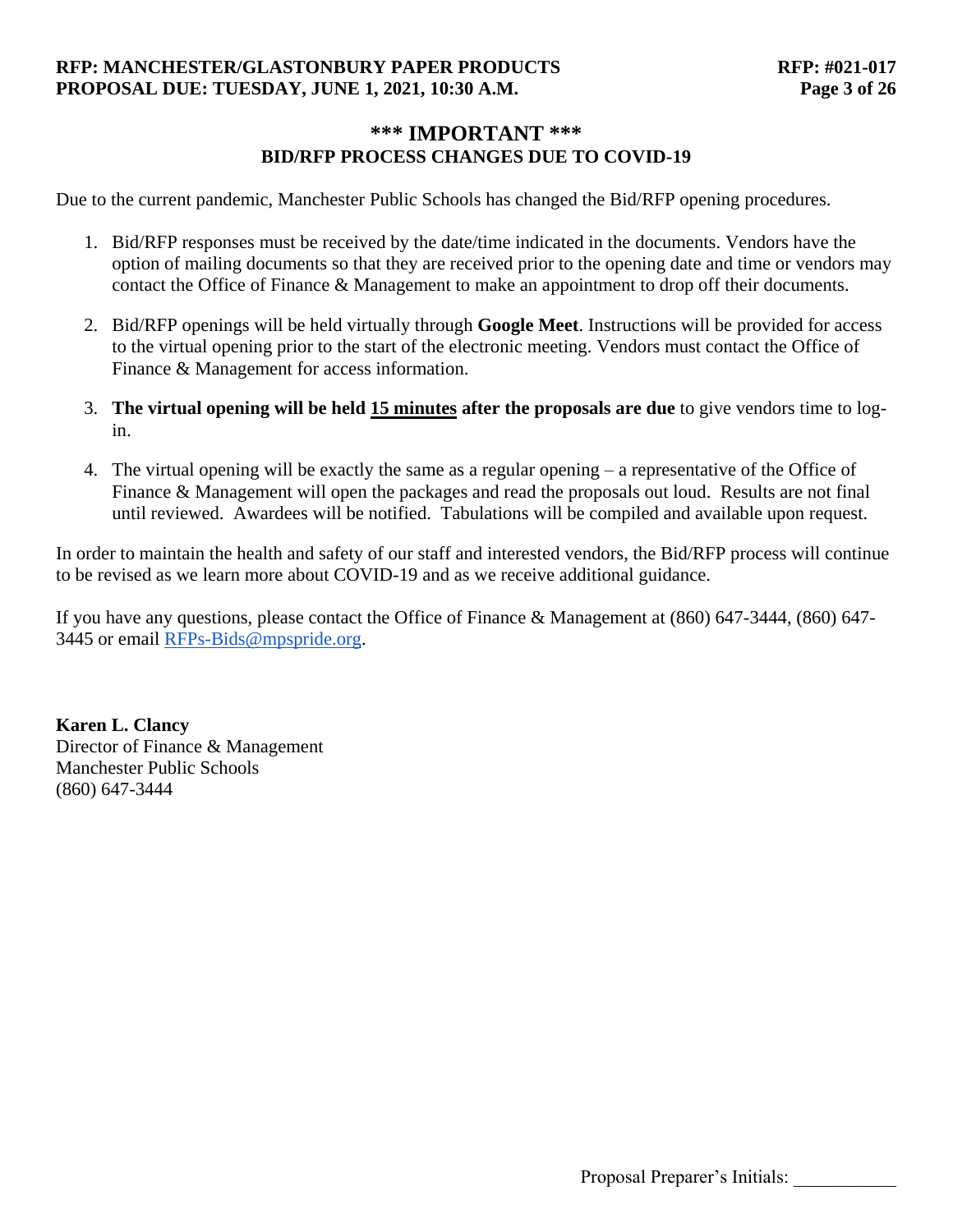### **LEGAL NOTICE REQUEST FOR PROPOSALS MANCHESTER AND GLASTONBURY PUBLIC SCHOOLS**

# **RFP #021-017 2021-2022 PAPER PRODUCTS**

Manchester and Glastonbury Public Schools is requesting proposals for **Paper Products for the 2021-2022 school year.** Specifications and forms are available on the Manchester Public Schools website using the following link: [https://www.mpspride.org/Page/311.](https://www.mpspride.org/Page/311) Sealed proposals are to be submitted to the Director of Finance and Management, 45 North School Street, Manchester, CT 06042, by the date and time listed below:

#### **Proposals will be accepted until Tuesday, June 1, 2021, 10:30 a.m.**

Please direct any questions about the RFP to the Office of Finance and Management, 45 North School Street, Manchester, CT 06042. Manchester and Glastonbury Public Schools reserve the right to reject any and all proposals. Manchester and Glastonbury Public Schools are an equal opportunity employers and require affirmative action policy for all of its contractors and vendors as a condition of doing business with the school districts, as per Federal Order 11246.

> Date of Notice: Tuesday, May 11, 2021 Karen L. Clancy Director of Finance and Management Manchester Public Schools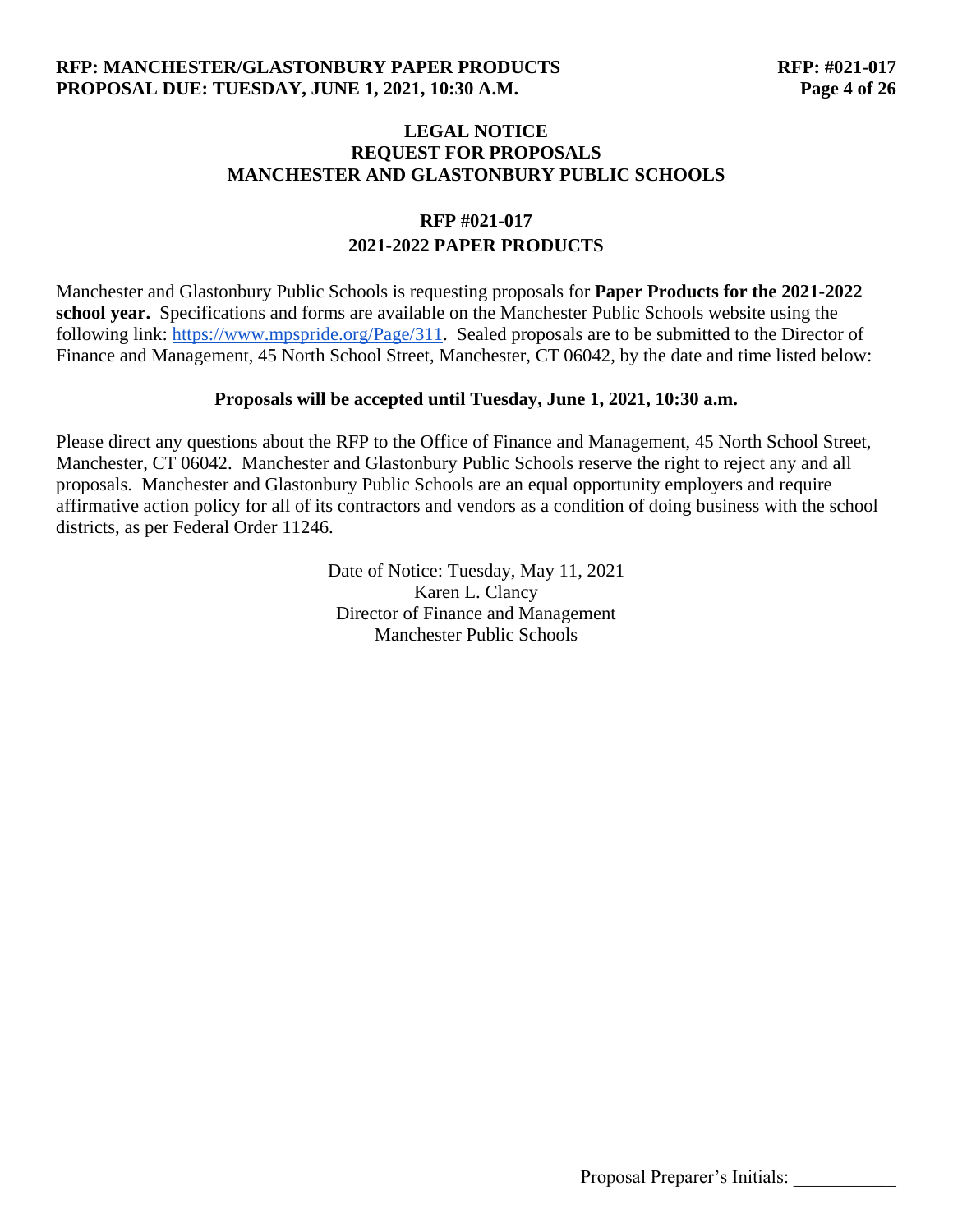#### **RFP: MANCHESTER/GLASTONBURY PAPER PRODUCTS RFP: #021-017 PROPOSAL DUE: TUESDAY, JUNE 1, 2021, 10:30 A.M. Page 5 of 26**

### **INTRODUCTION AND BACKGROUND**

#### **Background for Proposal**

Manchester and Glastonbury Public Schools have collaborated for a number of years on the procurement of food products for the school lunch programs in both districts.

### **SPECIFICATIONS FOR PAPER PRODUCTS**

#### **Scope of Services**

Manchester and Glastonbury Public Schools (MGPS) is seeking to engage a vendor(s) to provide Paper Products as outlined below.

The vendor shall insert prices and extensions as required on the appropriate page of the Excel spreadsheet associated with the RFP. All pricing must include all cost of inside delivery at each destination. All pricing commences July 1, 2021, and ends June 30, 2022. The MGPS may withhold payment when it is determined that said supplies, materials and equipment do not meet the specified requirements.

U.S.D.A. regulations permitting, the MGPS reserves the right to renew this contract with the successful vendor(s) to cover two (2) additional years (2022-2023 and 2023-2024 school years). Extension shall be valid upon written consent of both parties prior to the anniversary date of the contract. Such renewal may include cost of living increases only as they relate to the Federal Consumer Price Index.

In accordance with the **Buy American Provision**, the vendor will be required to provide documentation that all products are manufactured in the United States and that the cost of domestic components must exceed 50% of all the components with the product.

#### **State of Connecticut, Department of Education, Certification Regarding Debarment**

State of Connecticut, Department of Education requires a signed copy of Certification Regarding Debarment. A signed copy will be required for the proposal to be valid, see pages 24 and 25.

#### **Packaging, Handling, and Deliveries**

All foods must be delivered in a sanitary manner and acceptable condition. They shall be packed and covered in a suitable box and/or wrapping so that the contents will be properly protected, and wrapped tightly so as to exclude dirt and moisture. Delivery trucks are to be refrigerated, when applicable, to insure perfect conditions of products upon delivery, and maintained in excellent sanitary conditions and shall be subject to unannounced inspections by the schools and/or State or Local Health Department. The Town Health Office will be considered as the final authority for any questionable delivery. Product must be delivered in a condition suitable for serving. Product damaged due to poor handling will not be accepted, and credit for these products shall be issued to the MGPS. Brand and pack size must be as quoted in proposal package.

The delivery of all products will comply in every respect with all applicable laws of the Federal Government and/or the State of Connecticut. Delivery dates and times will be established with each individual school system according to their needs. All items will be delivered to each individual site, please refer to the list of school locations on page 7, and not dropped shipped to one central location. All deliveries must be scheduled between 7:00 a.m. and 2:00 p.m., when schools are in session.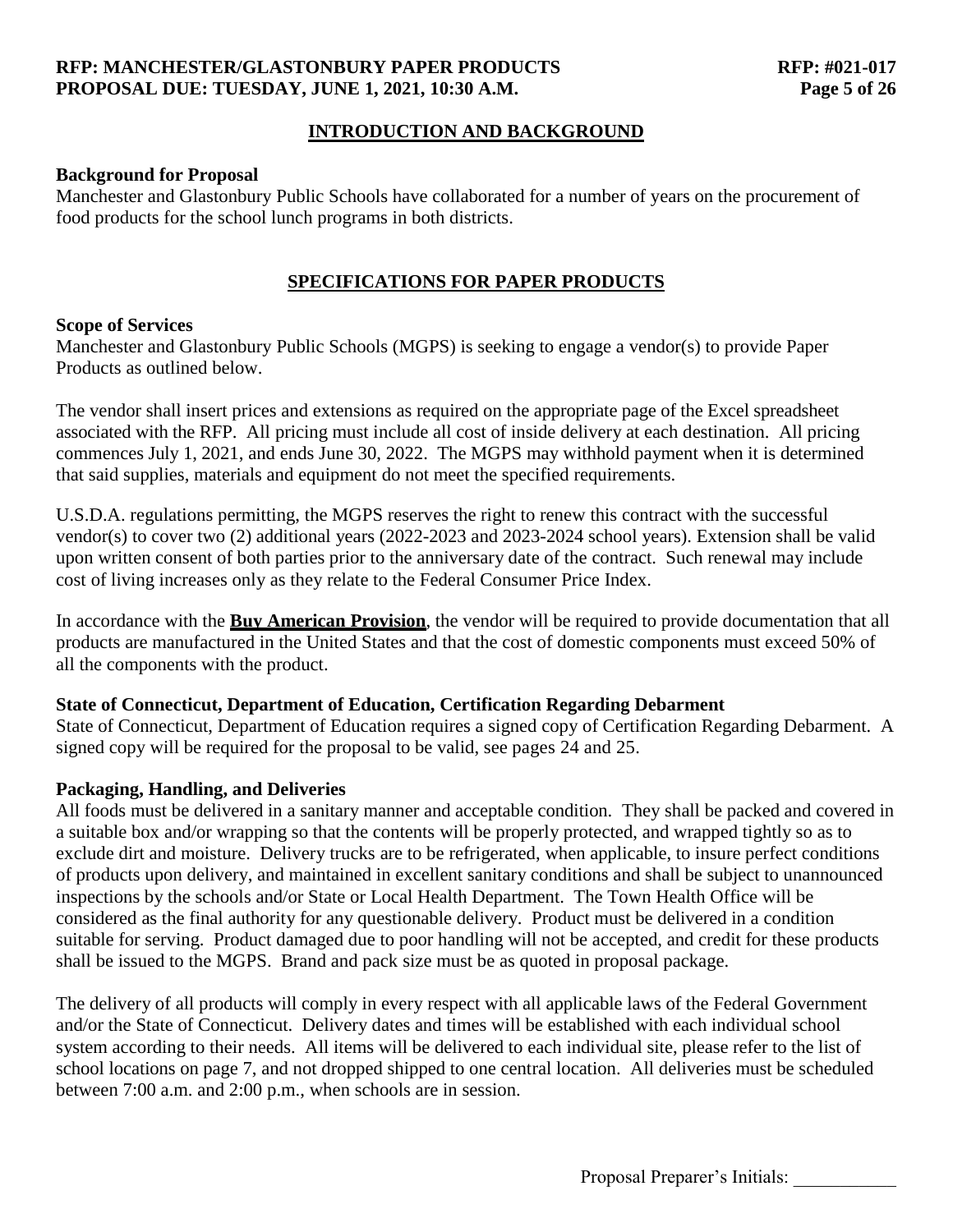### **RFP: MANCHESTER/GLASTONBURY PAPER PRODUCTS RFP: #021-017 PROPOSAL DUE: TUESDAY, JUNE 1, 2021, 10:30 A.M. Page 6 of 26**

Inspections will be done prior to the acceptance of all deliveries, only items that meet proposal specifications will be accepted. Only items ordered will be accepted. Quantities in excess will not be accepted. Specifications cannot be modified by anyone other than the assigned agent for the MGPS.

A legible and accurate invoice shall accompany each delivery and shall be signed by a person authorized to receive delivery.

#### **Product Inspection**

The products of the successful vendor shall be subject to inspection at all times and if production methods and/or sanitary conditions are found to be unsatisfactory and/or products failing in requirements in the opinion of the purchasing agent, the contract shall be subject to cancellation. Materials/Supplies must meet or exceed health, quality and safety standards established by the CT State Department of Health, CT Consumer Protection Division, the FDA (Food and Drug Administration), the USDA (United States Department of Agriculture), the NSF (National Safety Foundation), UL (Underwriters Laboratory), and OSHA (Occupational Safety and Health Act), whichever is applicable.

MGPS may withhold acceptance of or reject any merchandise that is found upon examination not to meet the specification requirements. When rejected, it shall be removed by the vendor within ten (10) days after notification of rejections.

### **Proper Conduct**

The contractor shall adhere to proper conduct at all times. Proper conduct is meant to include, but not be limited to the following:

- There shall be no weapons, drugs or alcohol on the premises.
- No smoking on the premises. No exterior doors are left opened or unlocked.
- The contractor shall be polite and courteous at all times.
- Contractor must adhere to any/all security standards, requirements and/or regulations of each school.

### **Subcontracting**

Use of subcontractors is prohibited unless authorized in writing by the Manchester Public Schools Director of Finance and Management, or Superintendent of Schools, or their duly authorized signatory authority.

#### **Multiple awards**

Manchester and Glastonbury Public Schools reserve the right to award the contract to multiple vendors.

#### **Contract Management**

The contract will be managed by Mr. Nick Aldi, Food and Nutrition Services Director, Manchester Public Schools, and Ms. Jessica D'Agnese, Food Service Director, Glastonbury Public Schools.

#### **Contract Period**

This contract shall be in effect from July 1, 2021, through June 30, 2022, with the right to extend this contract for a period up to two (2) additional years upon mutual written agreement.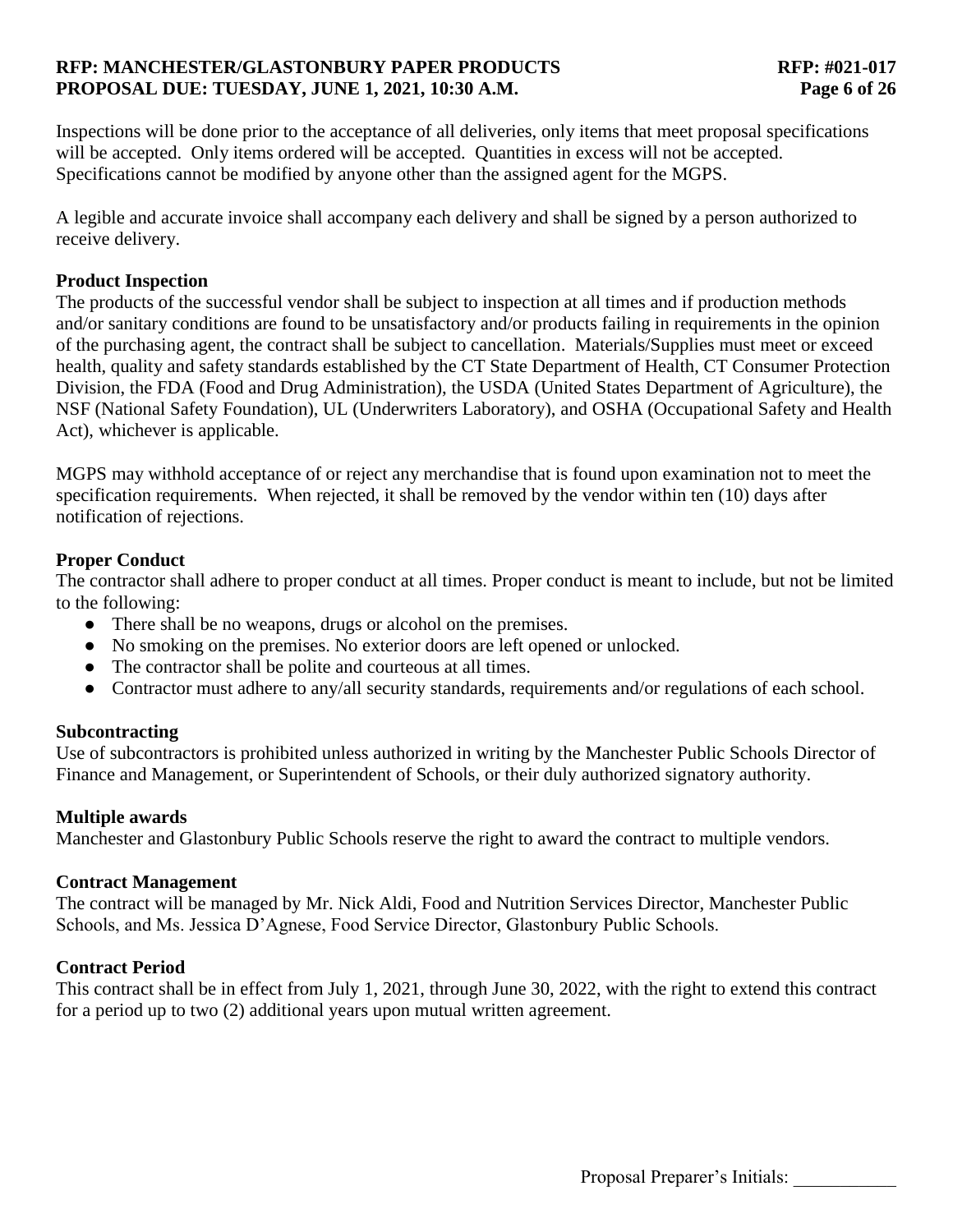#### **RFP: MANCHESTER/GLASTONBURY PAPER PRODUCTS RFP: #021-017<br>PROPOSAL DUE: TUESDAY, JUNE 1, 2021, 10:30 A.M. Page 7 of 26 PROPOSAL DUE: TUESDAY, JUNE 1, 2021, 10:30 A.M.**

## **FOOD AND NUTRITION SERVICES MANCHESTER AND GLASTONBURY PUBLIC SCHOOLS SCHOOL LOCATIONS**

| <b>Glastonbury Public Schools</b> |                                            |  |
|-----------------------------------|--------------------------------------------|--|
| <b>School Name</b>                | <b>Address</b>                             |  |
| <b>Glastonbury High School</b>    | 330 Hubbard Street                         |  |
| Gideon Welles School              | 1029 Neipsic Road                          |  |
| Smith Middle School               | 216 Addison Road                           |  |
| <b>Buttonball Lane School</b>     | 376 Buttonball Lane                        |  |
| <b>Eastbury School</b>            | 1389 Neipsic Road                          |  |
| Hebron Avenue School              | 1363 Hebron Avenue                         |  |
| Hopewell School                   | 1068 Chestnut Hill Road, South Glastonbury |  |
| Naubuc School                     | 84 Griswold Street                         |  |
| Nayaug School                     | 222 Old Maid's Lane, South Glastonbury     |  |

| <b>Manchester Public and Parochial Schools</b> |                          |  |  |
|------------------------------------------------|--------------------------|--|--|
| <b>School Name</b>                             | <b>Address</b>           |  |  |
| Manchester High School                         | 134 East Middle Turnpike |  |  |
| <b>Manchester Regional Academy</b>             | 665 Wetherell Street     |  |  |
| <b>Illing Middle School</b>                    | 227 East Middle Turnpike |  |  |
| <b>Bennet Academy</b>                          | 1151 Main Street         |  |  |
| <b>Manchester Middle Academy</b>               | <b>TBD</b>               |  |  |
| <b>Bowers Elementary School</b>                | 141 Princeton Street     |  |  |
| <b>Buckley Elementary School</b>               | 65 North School Street   |  |  |
| <b>Highland Park Elementary School</b>         | 397 Porter Street        |  |  |
| <b>Keeney Elementary School</b>                | 179 Keeney Street        |  |  |
| <b>Martin Elementary School</b>                | 140 Dartmouth Road       |  |  |
| <b>Verplanck Elementary School</b>             | 126 Olcott Street        |  |  |
| <b>Waddell Elementary School</b>               | 163 Broad Street         |  |  |
| <b>Manchester Preschool Center</b>             | 60 Washington Street     |  |  |
| St. James School                               | 73 Park Street           |  |  |
| Saint Bridget School                           | 74 Main Street           |  |  |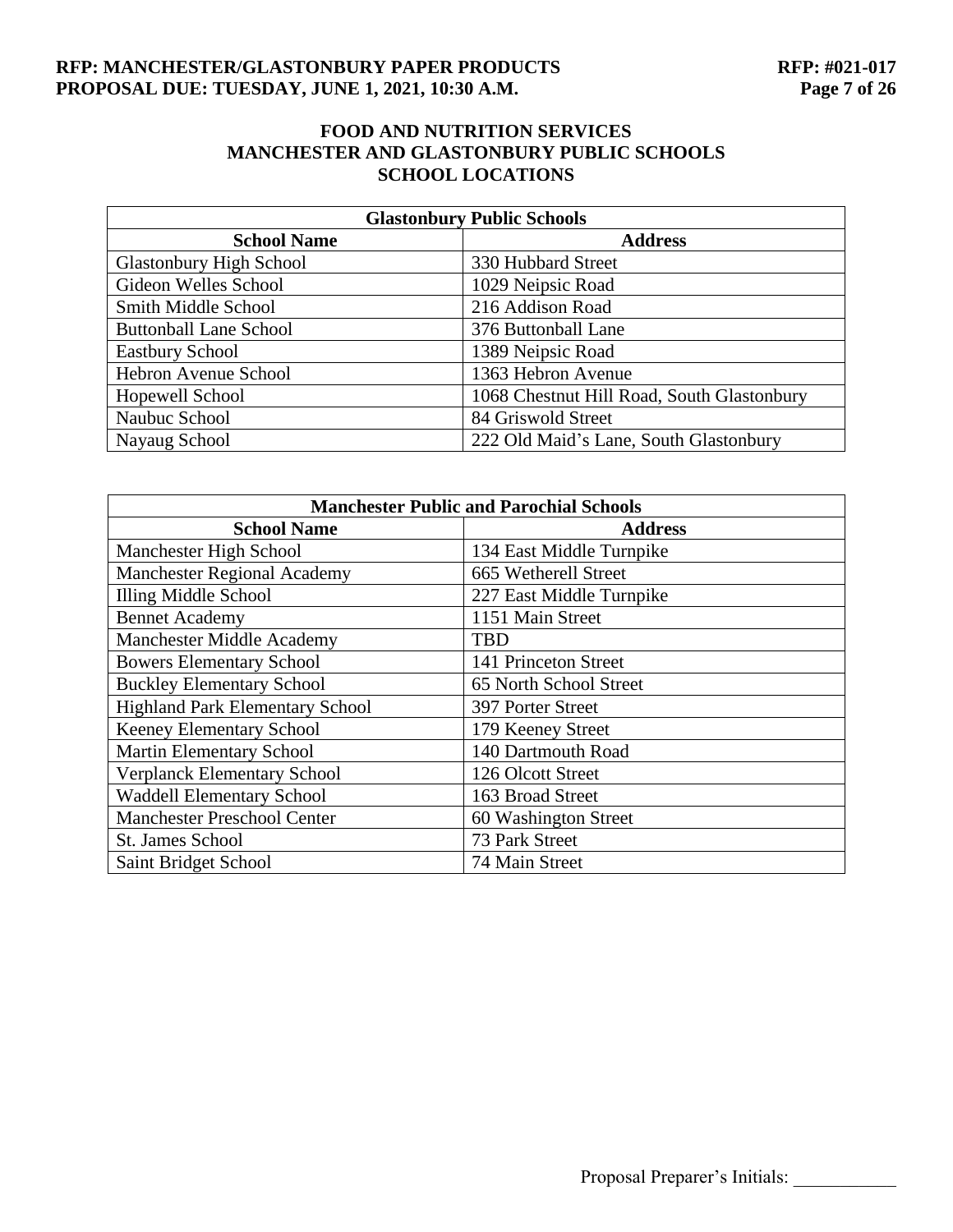### **RFP: MANCHESTER/GLASTONBURY PAPER PRODUCTS RFP: #021-017 PROPOSAL DUE: TUESDAY, JUNE 1, 2021, 10:30 A.M. Page 8 of 26**

#### **INQUIRIES**

All questions pertaining to this Request for Proposal shall be emailed to the Office of Finance and Management at RFPs-Bids@mpspride.org or faxed to (860) 647-8210 no later than five (5) business days prior to the date the proposals are due. All information given by Manchester Public Schools except by written addendum shall be informal and not binding on Manchester Public Schools nor shall it furnish a basis for legal action by any proposer or prospective proposer against Manchester Public Schools.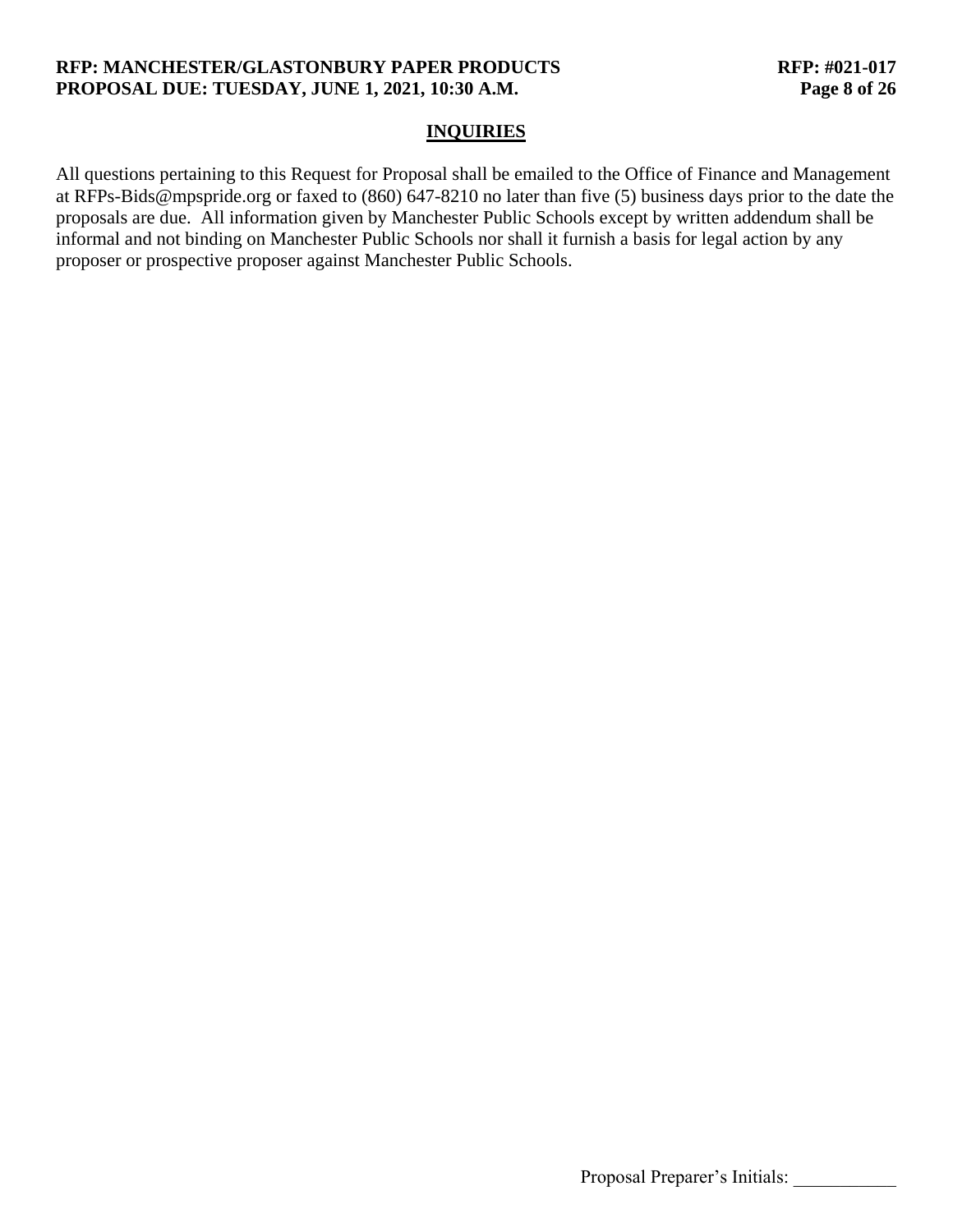### **RFP: MANCHESTER/GLASTONBURY PAPER PRODUCTS RFP: #021-017 PROPOSAL DUE: TUESDAY, JUNE 1, 2021, 10:30 A.M. Page 9 of 26**

### **TIMEFRAME AND DIRECTIONS FOR SUBMISSION**

The contents of the proposals are outlined in the Content and Organization of Proposals section. Proposals are to be submitted no later than Tuesday, June 1, 2021, 10:30 a.m. and may be sent by mail or delivered to:

> Manchester Public Schools Director of Finance and Management 45 North School Street Manchester, CT 06042

### **CONTENT AND ORGANIZATION OF PROPOSAL**

The Request for Proposals (RFP) is intended to provide interested vendors with information concerning the conditions and requirements for submitting proposals. Vendors must examine all information and materials contained in this RFP. **Failure to do so will be at the vendor's risk.** In response to the RFP, vendors shall adhere to the established format. By doing so, comparable objective data will be provided for Manchester and Glastonbury Public Schools' (MGPS) review and analysis. The proposal shall contain the following sections, in the order and format described below.

#### **A. Submittal Cover Letter**

A submittal cover letter on the company's letterhead addressed to **Karen L. Clancy, Director of Finance and Management,** which includes the following:

- a statement by the vendor accepting all terms, conditions and requirements contained in the RFP;
- a brief discussion of the vendor's background including the number of years in business and number of years in business in Connecticut, experience and ability to perform this contract in accordance with the specifications; and,
- any other information as requested in the specifications for this RFP.

#### **B. Standard Proposal Documents**

Vendors shall sign and include all documents and forms provided with the RFP. These documents are in a PDF fillable format except for the signature and date sections. Also to be included is a listing of four (4) municipal or private sector references for whom recent (3 years or less) similar services were provided.

### **C. Price Proposal**

Vendors shall submit a price proposal which indicates their full cost to the contract specifications as outlined. All costs associated with the performance of this contract must be clearly delineated.

### **D. Exceptions**

Vendors wishing to take any exceptions to any requirement in the RFP shall state and explain such exceptions. MGPS may accept proposals which take exception to any requirements of the RFP. Any exception must be clearly delineated and cannot materially affect the substance of this RFP.

All vendors shall submit the original and **one (1)** complete copy of the proposal. The proposals shall be submitted in a sealed envelope with the **proposal number, proposal name, and opening date and time** plainly marked in the l**ower left hand corner** of the envelope.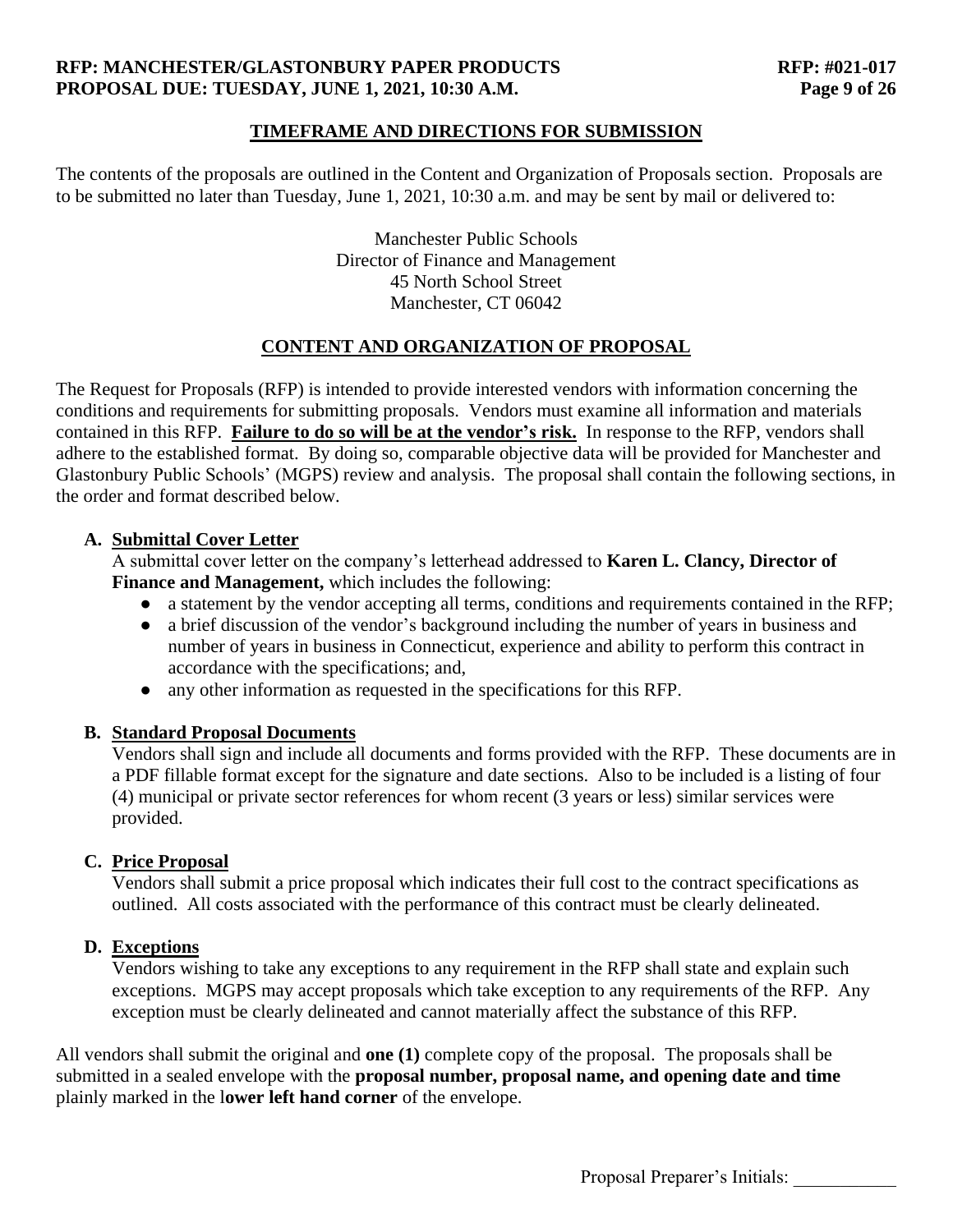### **RFP: MANCHESTER/GLASTONBURY PAPER PRODUCTS RFP: #021-017 PROPOSAL DUE: TUESDAY, JUNE 1, 2021, 10:30 A.M. Page 10 of 26**

### **EVALUATION PROCESS AND SELECTION CRITERIA**

Proposals will be reviewed by the Director of Finance and Management and at least one (1) representative from the Manchester and Glastonbury Public Schools Food Services Departments. The evaluation will be completed within two (2) weeks of the submission date. All vendors will be notified by letter as to the results of the evaluation. The tabulation of these results will be available to any vendor upon request.

The following weighted factors will be used in the initial evaluation:

- A. Completeness of proposal package
- B. Experience with services of this nature
- C. Compatibility of products
- D. Competitiveness of Price Proposal

Manchester and Glastonbury Public Schools (MGPS) shall select that responsible and responsive vendor(s) whose proposal is determined by MGPS to be best suited and most advantageous, and provides the greatest overall benefit to MPS on the basis of the criteria and/or factors of evaluation listed. MGPS expressly reserves the right to negotiate with the selected vendor(s) prior to an award of any contract pursuant to the RFP.

Manchester and Glastonbury Public Schools retain the right to request any additional information pertaining to the ability, qualifications, and procedures used to accomplish all work under this contract, as it deems necessary to ensure that services are provided in a satisfactory manner.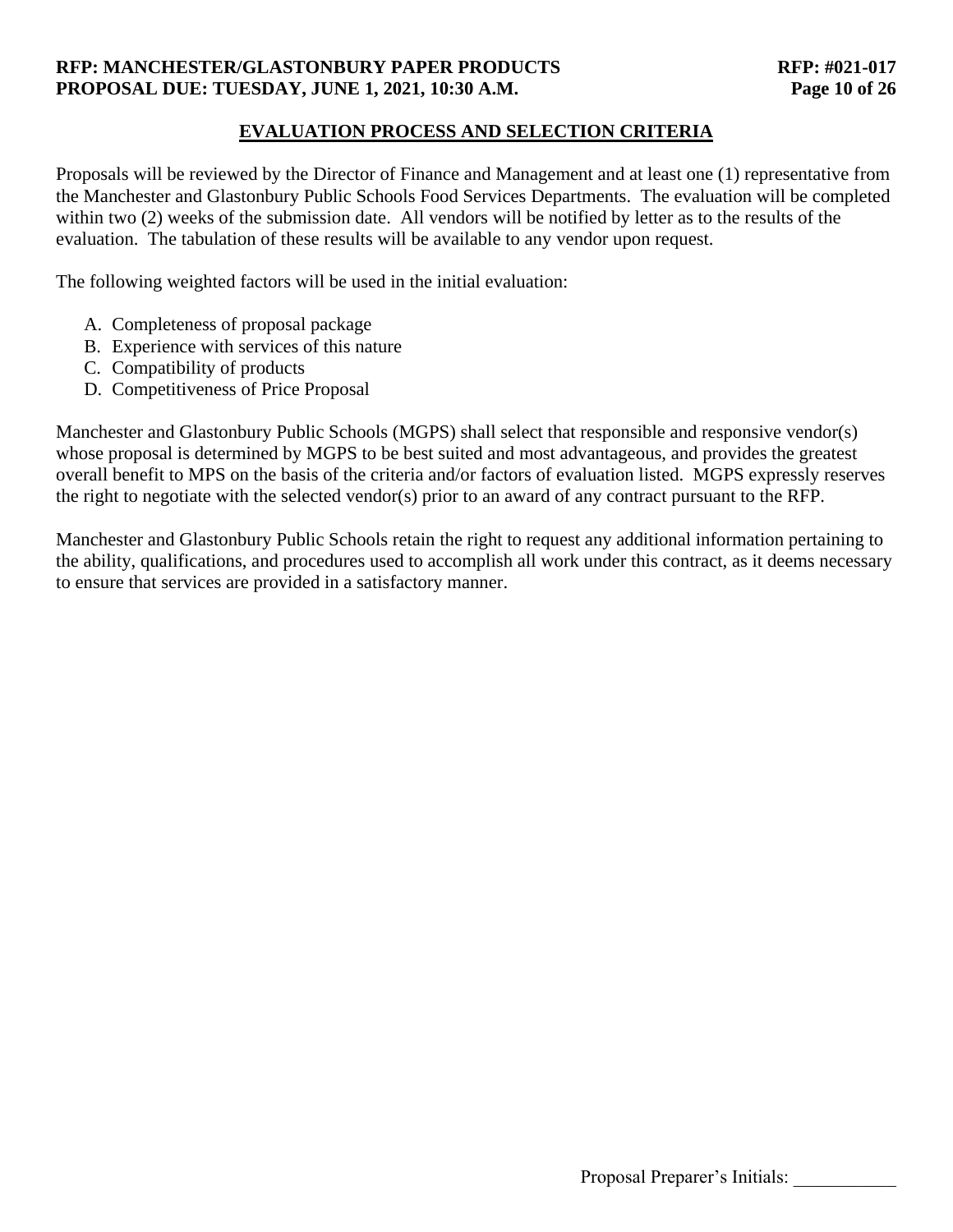### **RFP: MANCHESTER/GLASTONBURY PAPER PRODUCTS RFP: #021-017 PROPOSAL DUE: TUESDAY, JUNE 1, 2021, 10:30 A.M. Page 11 of 26**

### **GENERAL TERMS AND CONDITIONS**

- 1. The proposal and any addenda will be issued on the Manchester Public Schools' website at https://www.mpspride.org/Page/311. It shall be the responsibility of the vendor to download this information. Manchester and Glastonbury Public Schools (MGPS) will not mail a separate hard copy of addendum to vendors. Failure of any vendor to receive any such addendum or interpretation shall not relieve such vendor from any obligation under the proposal as submitted. All addenda so issued shall become part of the Contract Documents. No addendum shall be issued less than 2 calendar days before the due date unless it is to change the due date.
- 2. The attached proposal is signed by the vendor with full knowledge of an agreement with the general specifications, conditions and requirements of this proposal.
- 3. Proposals received later than the date and time specified will not be considered. Amendments to or withdrawals of proposals received later than the date and time set for proposal opening will not be considered.
- 4. All proposals shall be opened publicly and read aloud. Vendors may be present at the opening of proposals. All proposals shall be tabulated and copies of said tabulation shall be made available to vendors upon their request.
- 5. MGPS will not be liable for any costs incurred in the preparation of the response for this Request for Proposal. All proposal submissions and materials become property of MGPS and will not be returned. Respondents to the RFP are hereby notified that all proposals submitted and information contained therein and attached thereto shall be subject to disclosure under the Freedom of Information Act after evaluation and award decisions have been made.
- 6. All deliveries of commodities or services hereunder shall comply in every respect with all applicable laws of the federal government and/or the State of Connecticut. Purchases made by MGPS are exempt from payment of Federal Excise Taxes and the Connecticut Sales Tax and such taxes must not be included in the proposal prices.
- 7. MGPS reserves the right to reject any and all proposals, to waive technical defects and to make such awards including accepting a proposal, although not the low proposal, as it is deemed to be in the best interest of MGPS.
- 8. MGPS may make such investigation as deemed necessary to determine the ability of the vendor to discharge a contract. The vendor shall furnish MGPS with all such information and data as may be required for this purpose. MGPS reserves the right to reject any proposal if the vendor fails to satisfactorily convince MGPS that he/she is properly qualified by experience and/or does not have the facilities to carry out the work called for herein. Conditional proposals will not be accepted.
- 9. Specifications cannot be modified by anyone other than the assigned agent for MGPS.
- 10. The work included in these specifications covers all labor, material equipment, and services required to complete what is listed in the Request for Proposal.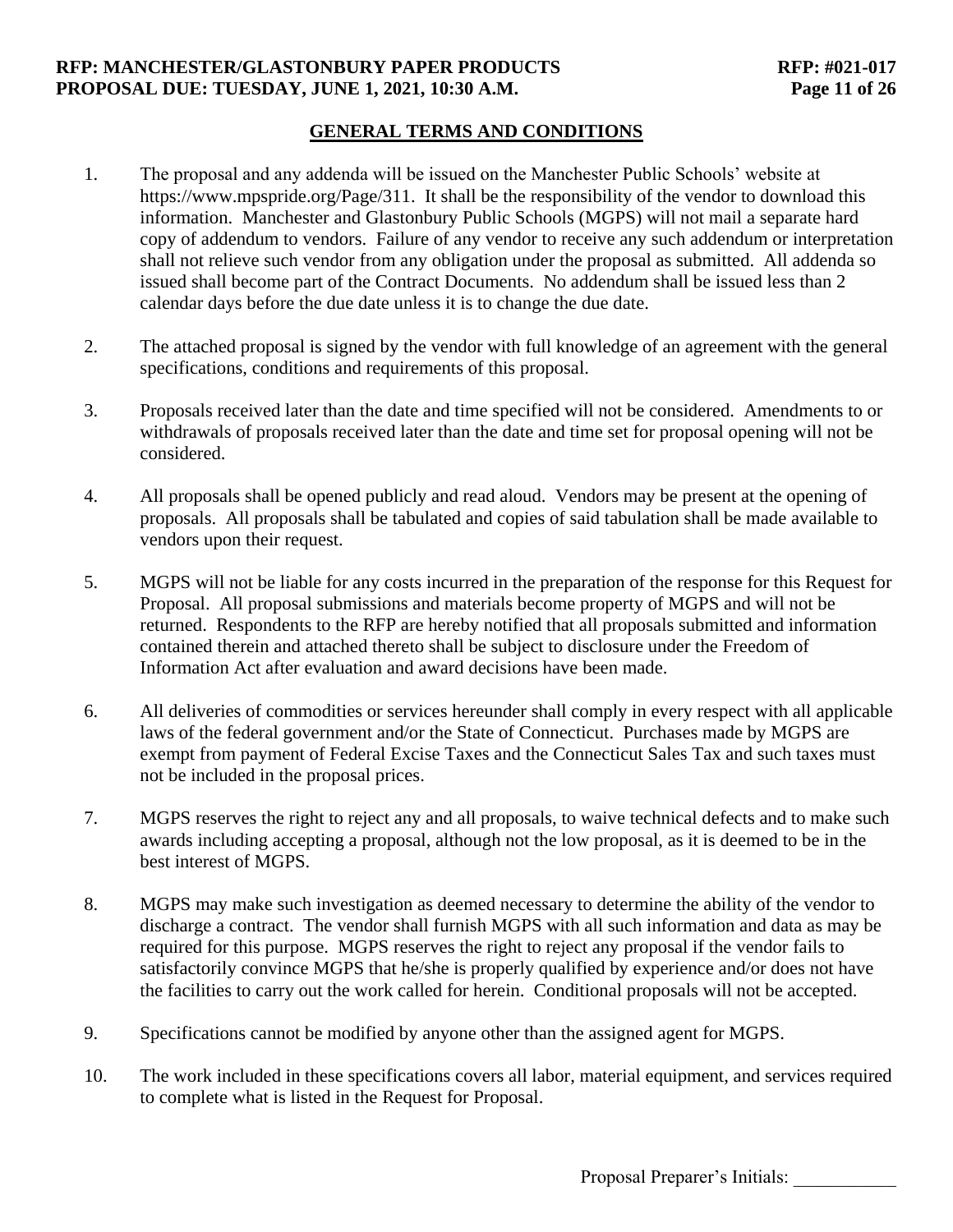### **RFP: MANCHESTER/GLASTONBURY PAPER PRODUCTS RFP: #021-017 PROPOSAL DUE: TUESDAY, JUNE 1, 2021, 10:30 A.M. Page 12 of 26**

- 11. The vendor shall not sublet, sell, transfer, assign or otherwise dispose of contract or any portion thereof or of the right, title or interest therein, or of the obligations thereunder, without the consent of MPGS.
- 12. The vendor shall be required to submit the AFFIRMATIVE ACTION STATEMENT with the completed proposal package. The successful vendor shall comply in all respects with the Equal Employment Opportunity Act. Findings of non-compliance with applicable State and Federal equal opportunity laws and regulations will be sufficient reason for revocation or cancellation of this contract.
- 13. The vendor shall be required to submit the BACKGROUND CHECK COMPLIANCE AGREEMENT with the completed proposal package.
- 14. The vendor shall be required to submit the VENDOR INDEMNIFICATION with the completed proposal package.
- 15. The vendor shall be required to submit the NON-COLLUSIVE PROPOSAL STATEMENT with the completed proposal package.
- 16. This proposal is subject to the provisions of the Town of Manchester Living Wage Ordinance. A summary description of the ordinance and the certification form is attached. Vendors are asked to indicate on the attached LIVING WAGE CERTIFICATION form if their firm would be considered a covered employer. The certification form is to be returned with the proposal.
- 17. Successful vendor shall, after being awarded the contract, and before doing any work, furnish Certificates of Insurance, including Automobile Property Damage Liability, Public Liability and Workers Compensation Insurance in the amounts shown in INSURANCE REQUIREMENTS. The proposer shall carry insurance under which **Manchester Public Schools and the Town of Manchester, CT**, **and Glastonbury Public Schools and the Town of Glastonbury, CT**, shall be named as an additional insured for the duration of this work. All Liability Insurance required herein shall be Comprehensive, General and Automobile Bodily Injury and Property Damage Policy or Policies. Certificate of Liability Insurance shall be filed with MGPS before work is started and contain a ten (10) day written notice of cancellation clause.
- 18. **Hold Harmless:** The vendor/insured shall indemnify and hold harmless MGPS and, if applicable, the engineer and their agents and employees from and against all claims, damages, losses and expenses, including attorney's fees of counsel selected by MGPS, arising out of or resulting from the performance of the work and/or the supplying of materials, provided that any such claim, damage, loss or expense (a) is attributable to bodily injury, sickness, disease or death, or to injury to or destruction of tangible property including the loss of use resulting there from, and (b) strictly limited to the extent caused in whole or in part by any negligent act or omission of the vendor/insured, any subcontractor, anyone directly or indirectly employed by any of them or anyone for whose acts any of them may be liable, regardless of whether or not they are caused in part by a party indemnified hereunder.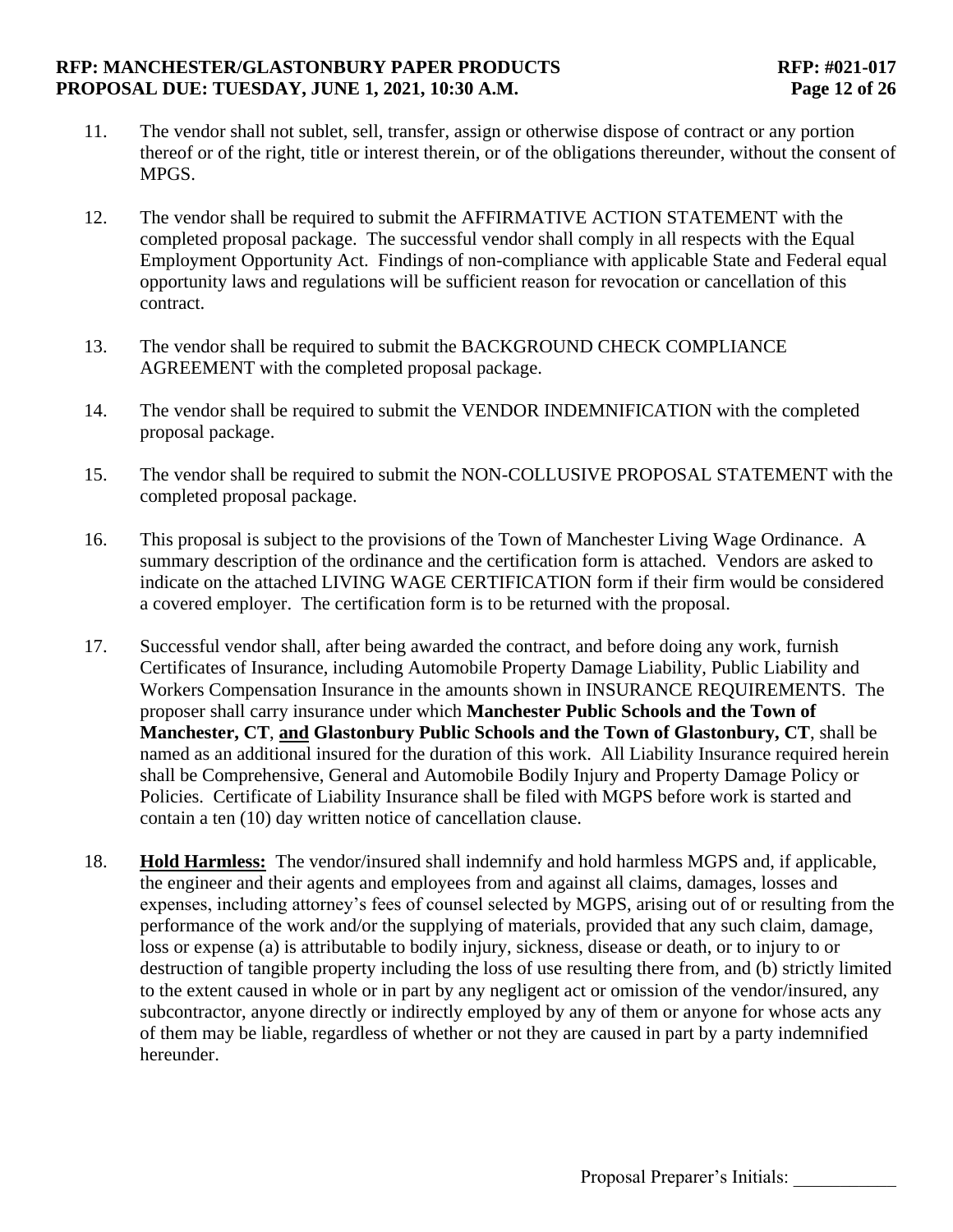#### **RFP: MANCHESTER/GLASTONBURY PAPER PRODUCTS RFP: #021-017 PROPOSAL DUE: TUESDAY, JUNE 1, 2021, 10:30 A.M. Page 13 of 26**

## **INSURANCE REQUIREMENTS**

A. To the extent applicable, the amounts and types of insurance will conform to the minimum terms, conditions and coverage of Insurance Services Office (ISO) policies, forms and endorsements.

B. If the Proposer/Insured has self-insured retentions or deductibles under any of the following minimum required coverage, the Proposer/Insured must identify on the certificate of insurance the nature and amount of such self-insured retentions or deductibles and provide satisfactory evidence of financial responsibility for such obligations. All self-insured retentions or deductibles will be the Proposer/Insured's sole responsibility.

C. **Commercial General Liability:** The Proposer/Insured will maintain commercial general liability insurance covering all operations by or on behalf of the Proposer/Insured on an occurrence basis against claims for personal injury (including bodily injury and death) and property damage (including loss of use). Such insurance will have these minimum limits:

Minimum Limits:  $$1,000,000$  each occurrence

D. **Automobile Liability:** The Proposer/Insured will maintain business auto liability coverage for liability arising out of any auto, including owned, hired, and non-owned autos.

Minimum Limits:  $$1,000,000$  combined single limit each accident

E. Worker's Compensation: The proposer/insured will maintain workers' compensation and employer's liability insurance.

| Minimum Limits: | Worker's compensation: statutory limit                           |
|-----------------|------------------------------------------------------------------|
|                 | Employer's Liability: \$1,000,000 bodily injury or each accident |
|                 | \$1,000,000 bodily injury by disease for each employee           |
|                 | \$1,000,000 bodily injury disease aggregate                      |

F. Umbrella/Excess Liability: The proposer/insured will maintain umbrella/excess liability insurance on an occurrence basis of the underlying commercial general liability, auto liability and workers' compensation insurance. The coverage shall be at least as broad as each of the underlying policies. The amounts of insurance required may be satisfied by purchased coverage for the limits specified or by any combination of underlying and umbrella limits, so long as the total amount of insurance is not less than the limit specified for general liability, auto liability and workers' compensation when added to the limit specified in this section.

Minimum Limits: \$5,000,000 combined single limit and aggregate limit.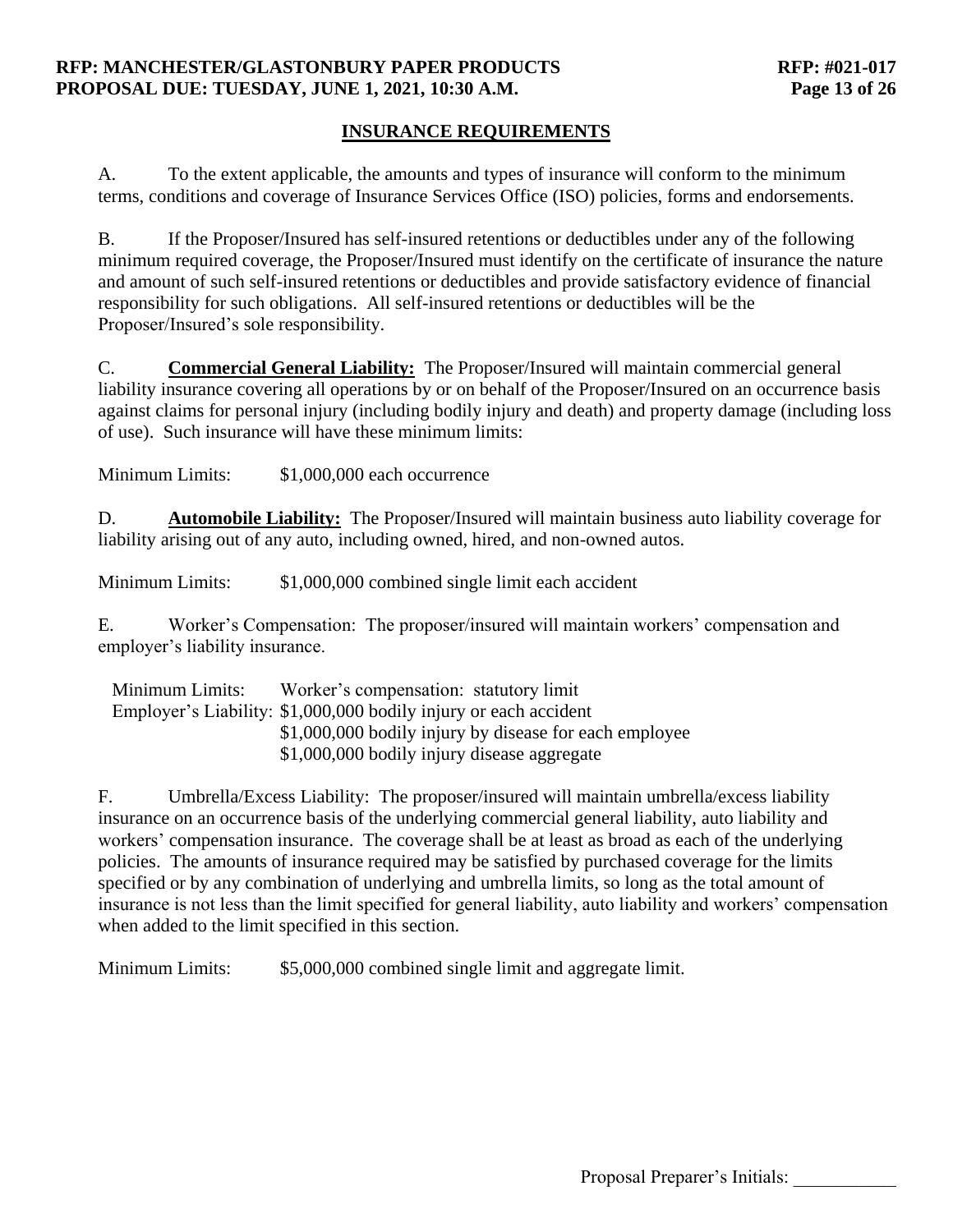# **VENDOR INFORMATION**

| VENDOR:                                                                          |               |  |
|----------------------------------------------------------------------------------|---------------|--|
| (Print Business, Partnership or Corporate Name)                                  |               |  |
|                                                                                  |               |  |
|                                                                                  |               |  |
|                                                                                  |               |  |
|                                                                                  |               |  |
| (Authorized Signature)                                                           |               |  |
|                                                                                  |               |  |
| (please print)                                                                   |               |  |
|                                                                                  |               |  |
|                                                                                  |               |  |
|                                                                                  |               |  |
|                                                                                  | TITLE: TITLE: |  |
|                                                                                  |               |  |
| The vendor is $\boxed{\phantom{a}}$ individual $\boxed{\phantom{a}}$ partnership |               |  |
| corporation, incorporated in ____________, please affix seal.                    |               |  |
| Names and titles of other officers or partners are:                              |               |  |
|                                                                                  |               |  |
|                                                                                  |               |  |
|                                                                                  |               |  |
|                                                                                  |               |  |
|                                                                                  |               |  |
|                                                                                  |               |  |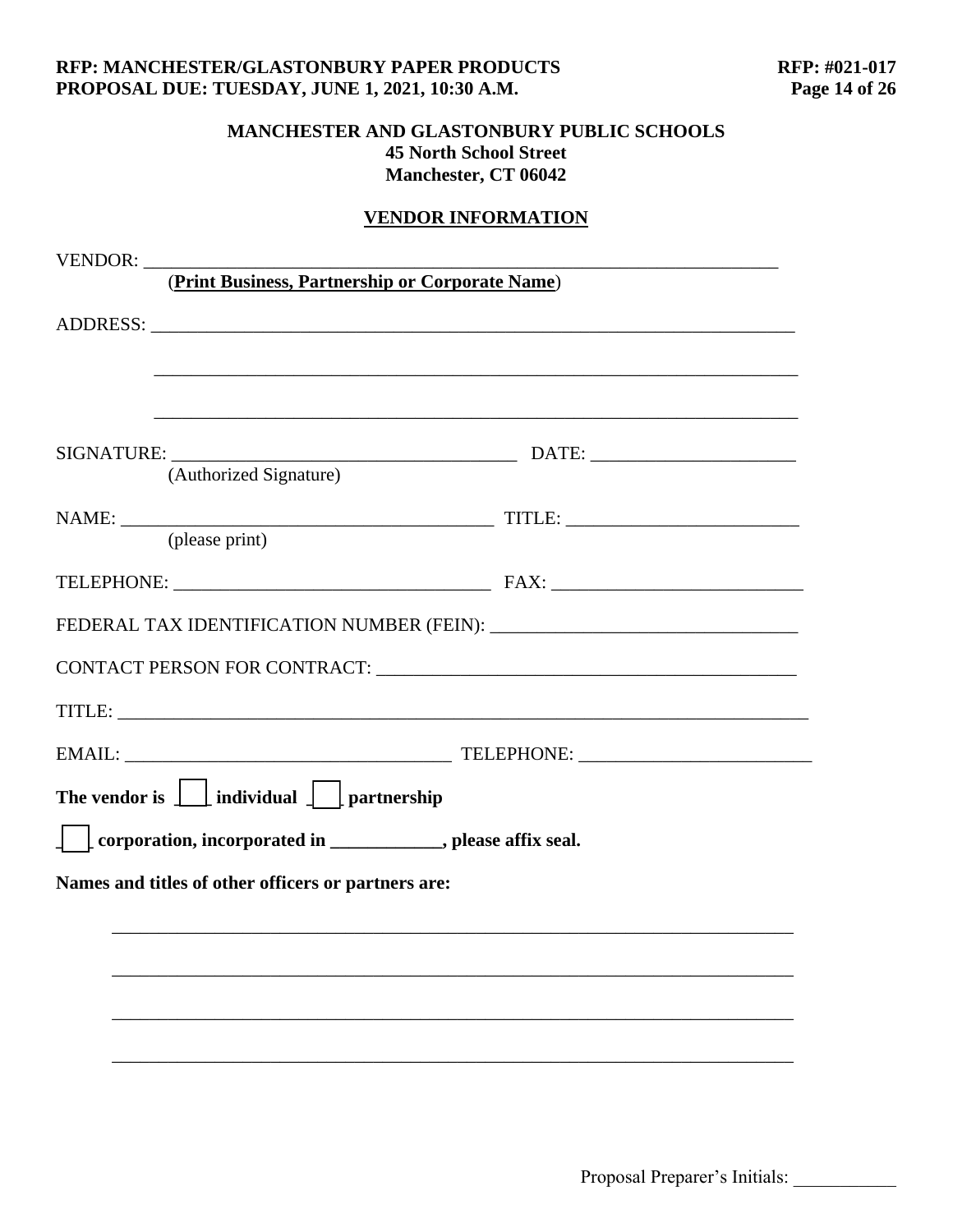### **AFFIRMATIVE ACTION STATEMENT**

TO: All Vendors

FROM: Karen L. Clancy Director of Finance and Management

SUBJECT: Affirmative Action

Manchester and Glastonbury Public Schools are Equal Opportunity Employers, and will not transact business with firms which are not in compliance with all Federal and State Statutes and Executive Orders pertaining to non-discrimination.

In order to have your firm listed on our acceptable vendors list and thereby be eligible for consideration as a source for goods and services, please complete and return the following Statement of Policy to:

> Karen L. Clancy Director of Finance and Management

#### **STATEMENT OF POLICY**

It is the employment policy of that there shall be no discrimination against anyone on the grounds of race, creed, national origin, sex, age or physical handicap in the hiring, upgrading, demotions, recruitment, termination and selections for training.

In addition, this firm is in full compliance with the letter and intent of the various Equal Opportunity and Civil Rights Statutes noted above.

| Signature | Date                  |
|-----------|-----------------------|
| Name      | Title                 |
| Telephone | <b>Street Address</b> |
| Fax       | City/State/Zip Code   |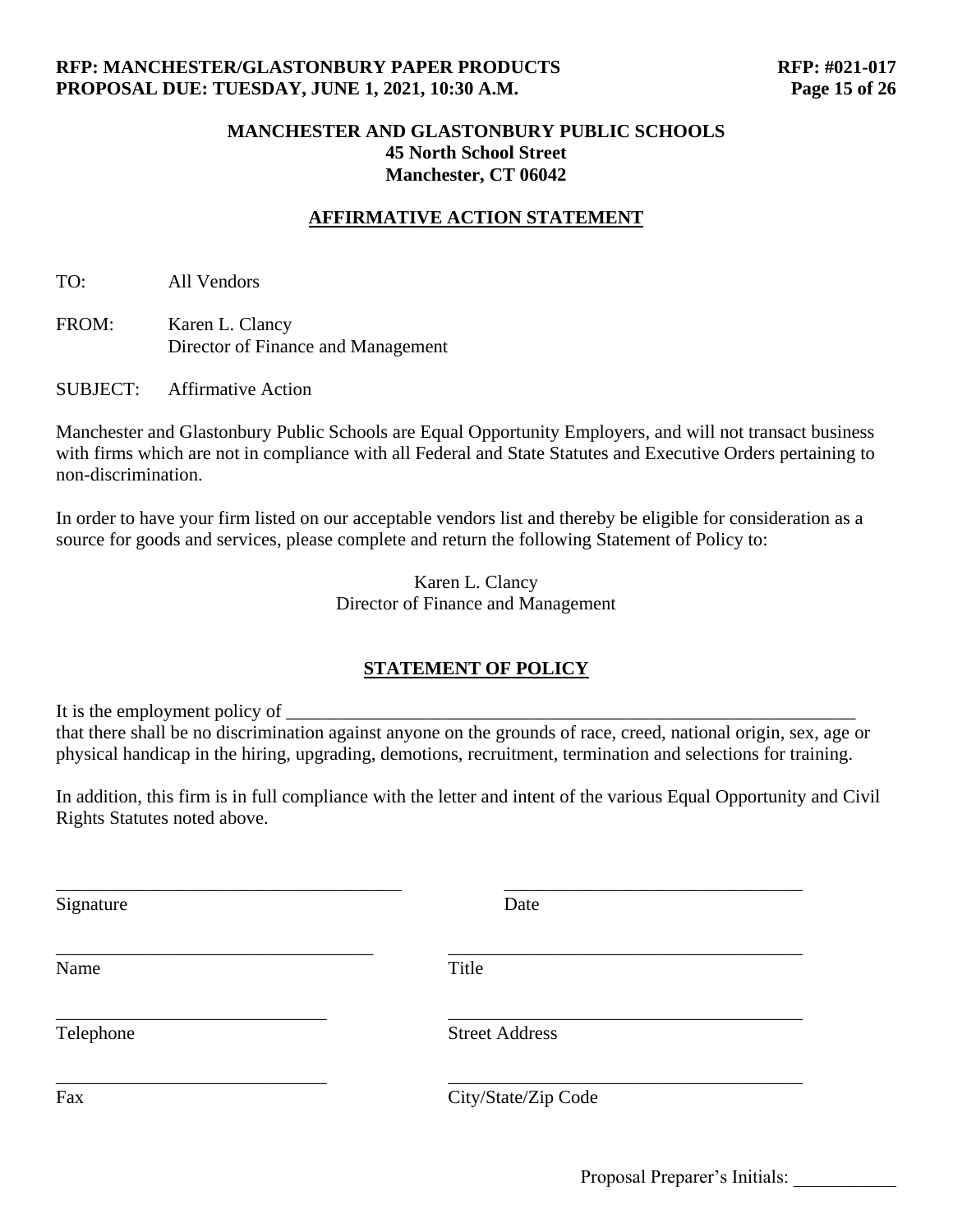### **VENDOR INDEMNIFICATION**

To the fullest extent permitted by law, the Vendor shall, defend, indemnify and hold harmless the School Districts and their respective officers, employees and agents from any and all loss, liability, damage, penalty, expense or fee, including attorneys' fees, arising from or relating to (i) the Vendor's breach of this Contract; (ii) strictly limited to the extent of negligence or willful misconduct of the Vendor and its officers, employees, and agents; or (iii) any other action or event arising out of or in any way connected with this Contract. The Vendor agrees that the School Districts shall have the right to participate in the defense of any such claim through counsel of their choosing. This indemnity shall not be affected by other portions of this Contract.

The existence of insurance shall in no way limit the scope of this indemnification. The Vendor further undertakes to reimburse MGPS for damage to property of MGPS caused by the Vendor, or its employees, agents, subcontractors or delivery persons, or by faulty, defective or unsuitable material or equipment used by him/her or them.

#### STATE OF CONNECTICUT

|                                           |    | Signed               |
|-------------------------------------------|----|----------------------|
|                                           |    | Name                 |
|                                           |    | Legal Name of Vendor |
|                                           |    | <b>Street</b>        |
|                                           |    | City/State/Zip Code  |
|                                           |    | Date                 |
| Subscribed and Sworn to before me on this |    |                      |
| $\equiv$ day of $\equiv$                  | 20 |                      |
| Notary Public                             |    |                      |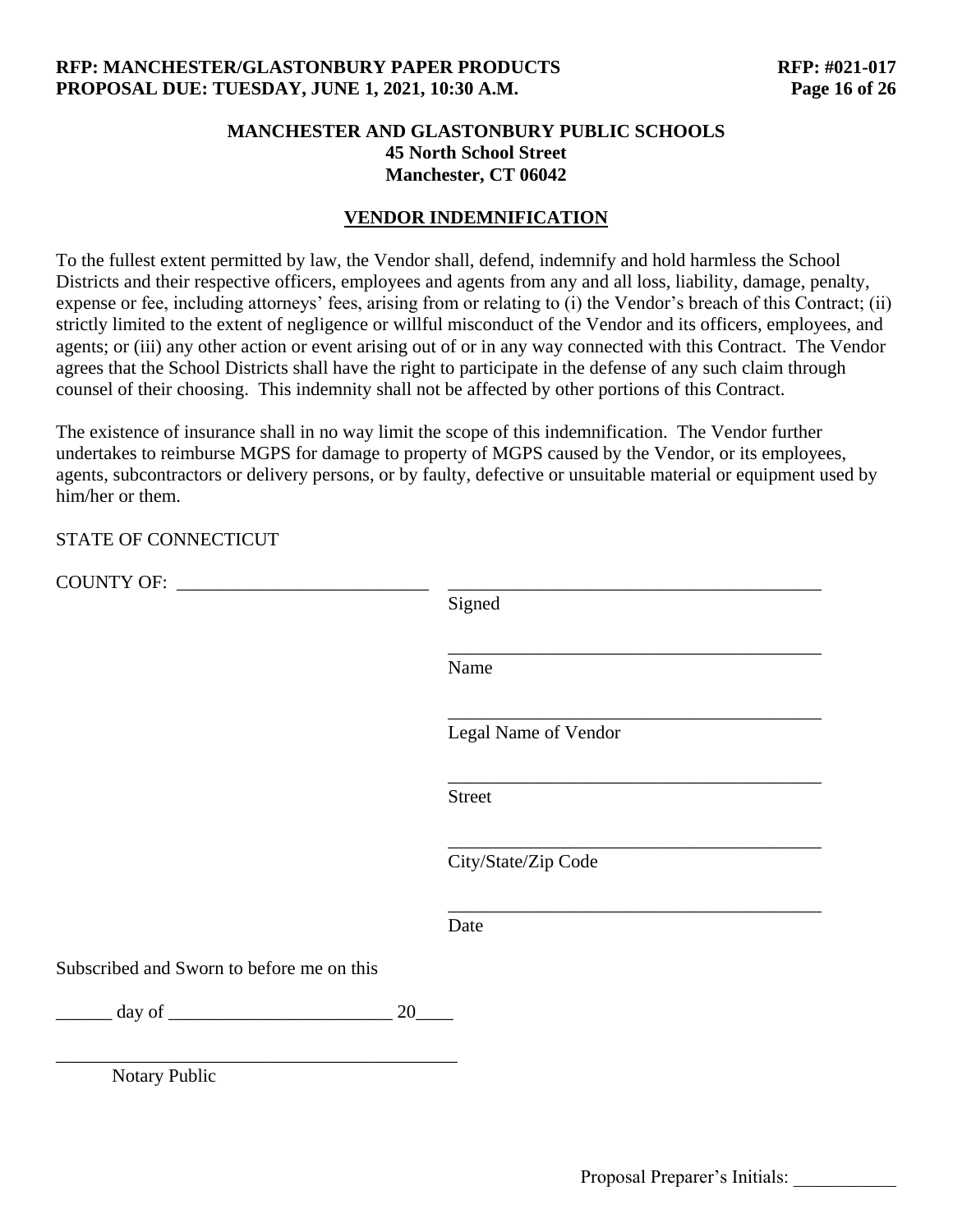### **NON-COLLUSIVE STATEMENT**

TO: All Vendors

FROM: Karen L. Clancy Director of Finance and Management

SUBJECT: Non-Collusive Statement

The undersigned vendor, having fully informed themselves regarding the accuracy of the statements made herein certifies that:

- 1. The proposal has been arrived at by the vendor independently and has been submitted without collusion with, and without any agreement, understanding, or planned common course of action with any other vendor of materials, supplies, equipment or services described in the Request for Proposal, designed to limit independent bidding or competition, and;
- 2. The contents of the proposal have not been communicated by the vendor or its employees or agents to any person not an employee or agent of the proposer or its surety on any bond furnished with the proposal, and will not be communicated to any such person prior to the official opening of the proposal.

The undersigned vendor further certifies that this statement is executed for the purposes of inducing Manchester and Glastonbury Public Schools to consider the vendor and make an award in accordance therewith.

| Legal Name of Vendor                |     |               |  |
|-------------------------------------|-----|---------------|--|
| <b>Business Address</b>             |     |               |  |
| Name and Title of Authorized Signor |     |               |  |
| Signature                           |     | Date          |  |
| Telephone                           | Fax | eMail Address |  |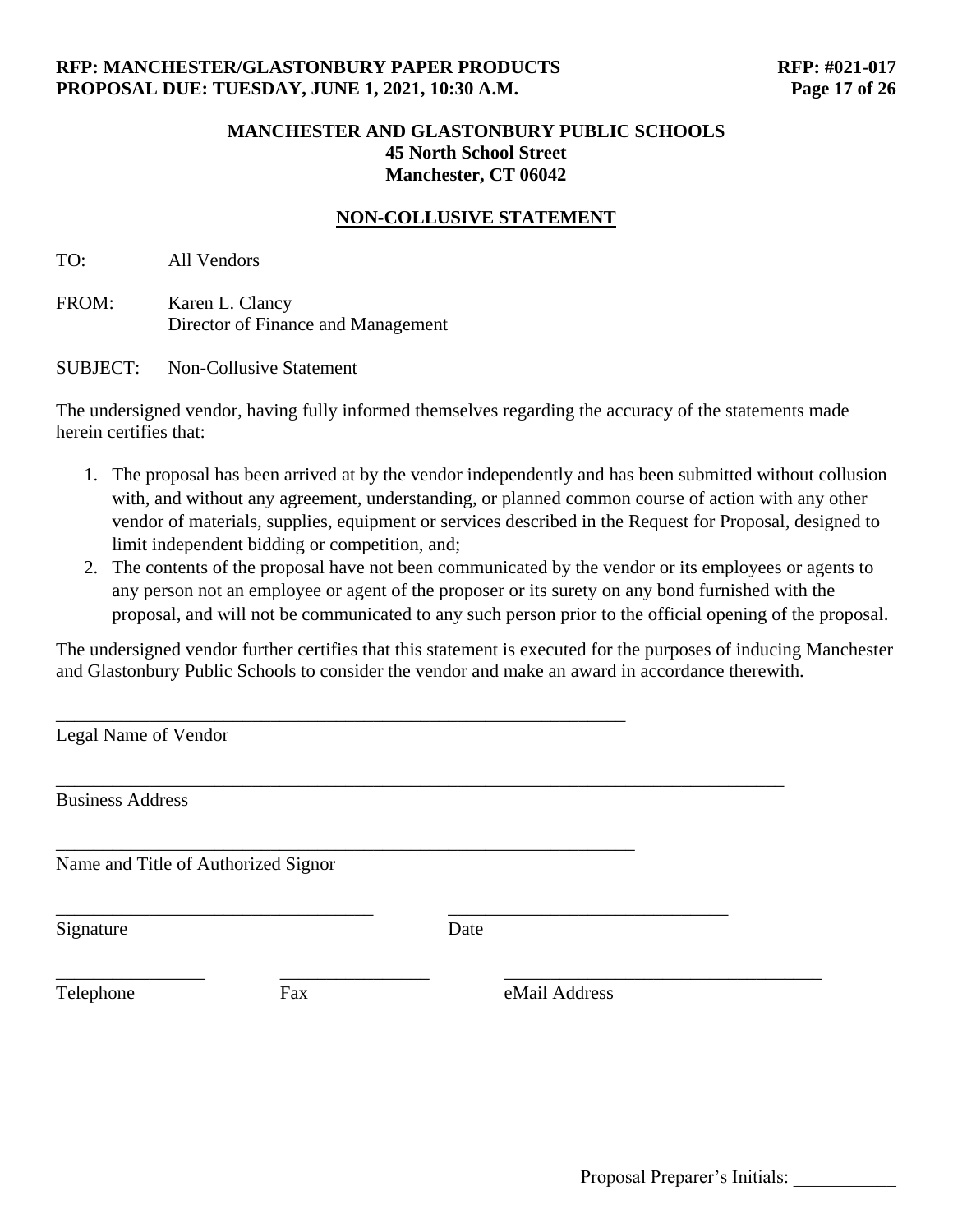#### **BACKGROUND CHECK COMPLIANCE AGREEMENT**

TO: All Vendors

FROM: Karen L. Clancy, Director of Finance and Management

SUBJECT: Background Check Compliance Agreement

#### **PURPOSE**

The Background Check compliance agreement is intended to ensure that proposer, awarded this contract, has or will hire qualified employees/staff to provide and maintain a safe and secure environment.

#### **POLICY**

Proposers shall comply with maintaining a policy and procedure in place for a background check and performing background checks, in accordance with any State and Federal laws for any person assigned to this contract.

#### **DEFINITION OF A BACKGROUND CHECK**

A background check is a process in which the specifics of an individual's past history are verified for the purposes of determining qualifications for employment/work, and it is conducted in addition to a reference check. The type of background check conducted is dependent upon a position's responsibilities and required qualifications by the contract. When conducting background checks, it is the proposer's responsibility to comply with any State and Federal laws, including Public Act 16-67.

#### **COMPLIANCE AGREEMENT**

The proposer hereby agrees that assigned personnel for this contract have been administered a background check. To the best of the proposer's knowledge, the employee has a satisfactory background check in accordance and in compliance with any State and Federal laws. The proposer and its employees release Manchester and Glastonbury Public Schools, its officers and its employees from any and all liability arising out of or related in any way to such testing.

| Legal Name of Vendor                |     |               |  |
|-------------------------------------|-----|---------------|--|
| <b>Business Address</b>             |     |               |  |
| Name and Title of Authorized Signor |     |               |  |
| Signature                           |     | Date          |  |
| Telephone                           | Fax | eMail Address |  |

Proposal Preparer's Initials: \_\_\_\_\_\_\_\_\_\_\_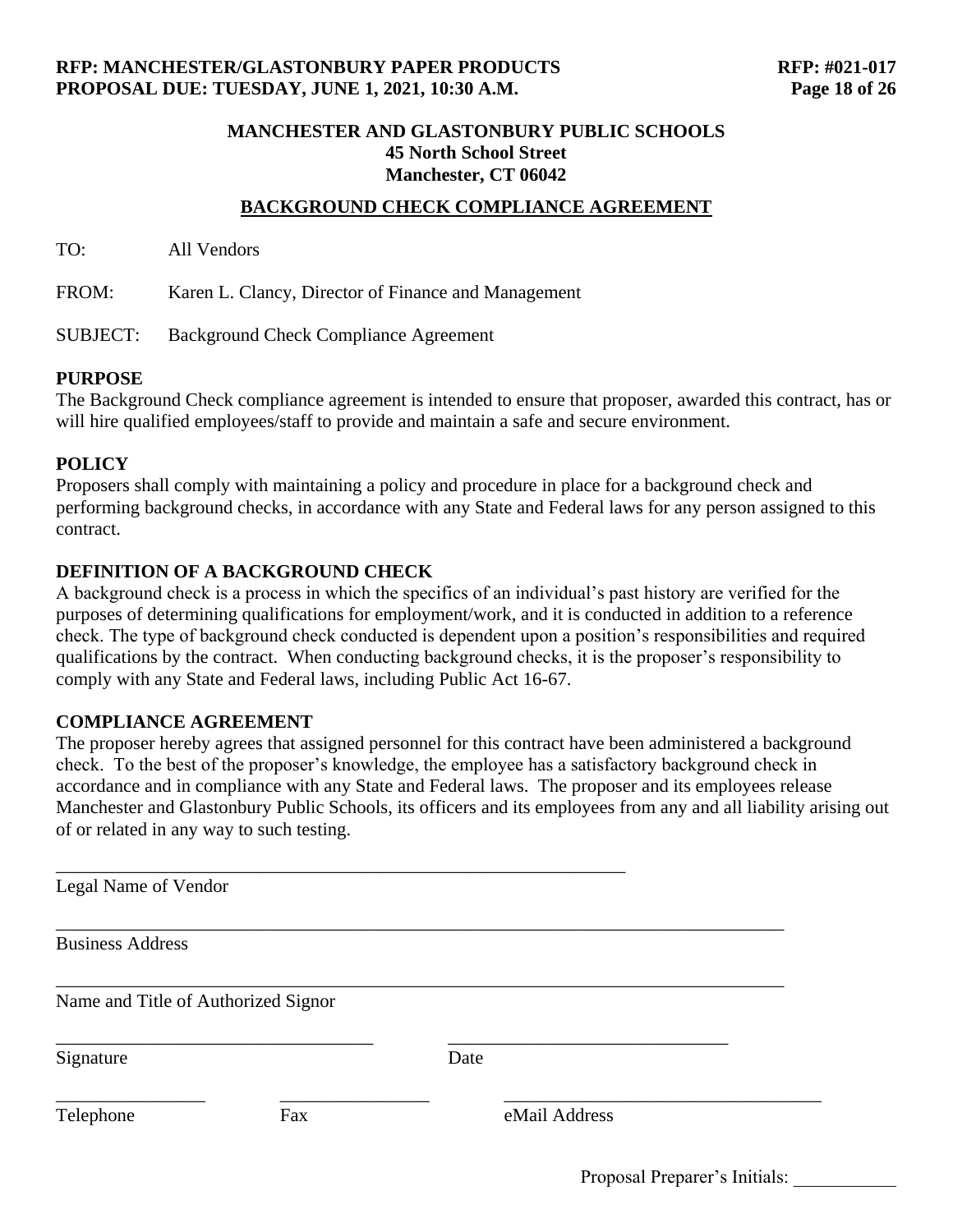#### **RFP: MANCHESTER/GLASTONBURY PAPER PRODUCTS RFP: #021-017 PROPOSAL DUE: TUESDAY, JUNE 1, 2021, 10:30 A.M. Page 19 of 26**

### **MANCHESTER AND GLASTONBURY PUBLIC SCHOOLS 45 North School Street Manchester, CT 06042**

# **REFERENCE SHEET – REQUEST FOR PROPOSAL**

| <b>NAME OF BUSINESS</b>           |  |
|-----------------------------------|--|
| <b>CONTACT PERSON &amp; TITLE</b> |  |
| <b>ADDRESS</b>                    |  |
|                                   |  |
|                                   |  |
| PHONE NUMBER & EMAIL              |  |
|                                   |  |
| <b>NAME OF BUSINESS</b>           |  |
| <b>CONTACT PERSON &amp; TITLE</b> |  |
| <b>ADDRESS</b>                    |  |
|                                   |  |
|                                   |  |
| PHONE NUMBER & EMAIL              |  |
| <b>NAME OF BUSINESS</b>           |  |
| <b>CONTACT PERSON &amp; TITLE</b> |  |
| <b>ADDRESS</b>                    |  |
|                                   |  |
|                                   |  |
|                                   |  |
| PHONE NUMBER & EMAIL              |  |
| <b>NAME OF BUSINESS</b>           |  |
| <b>CONTACT PERSON &amp; TITLE</b> |  |
| <b>ADDRESS</b>                    |  |
|                                   |  |
|                                   |  |
| PHONE NUMBER & EMAIL              |  |

# **Summary Description for Vendors Regarding**

Proposal Preparer's Initials: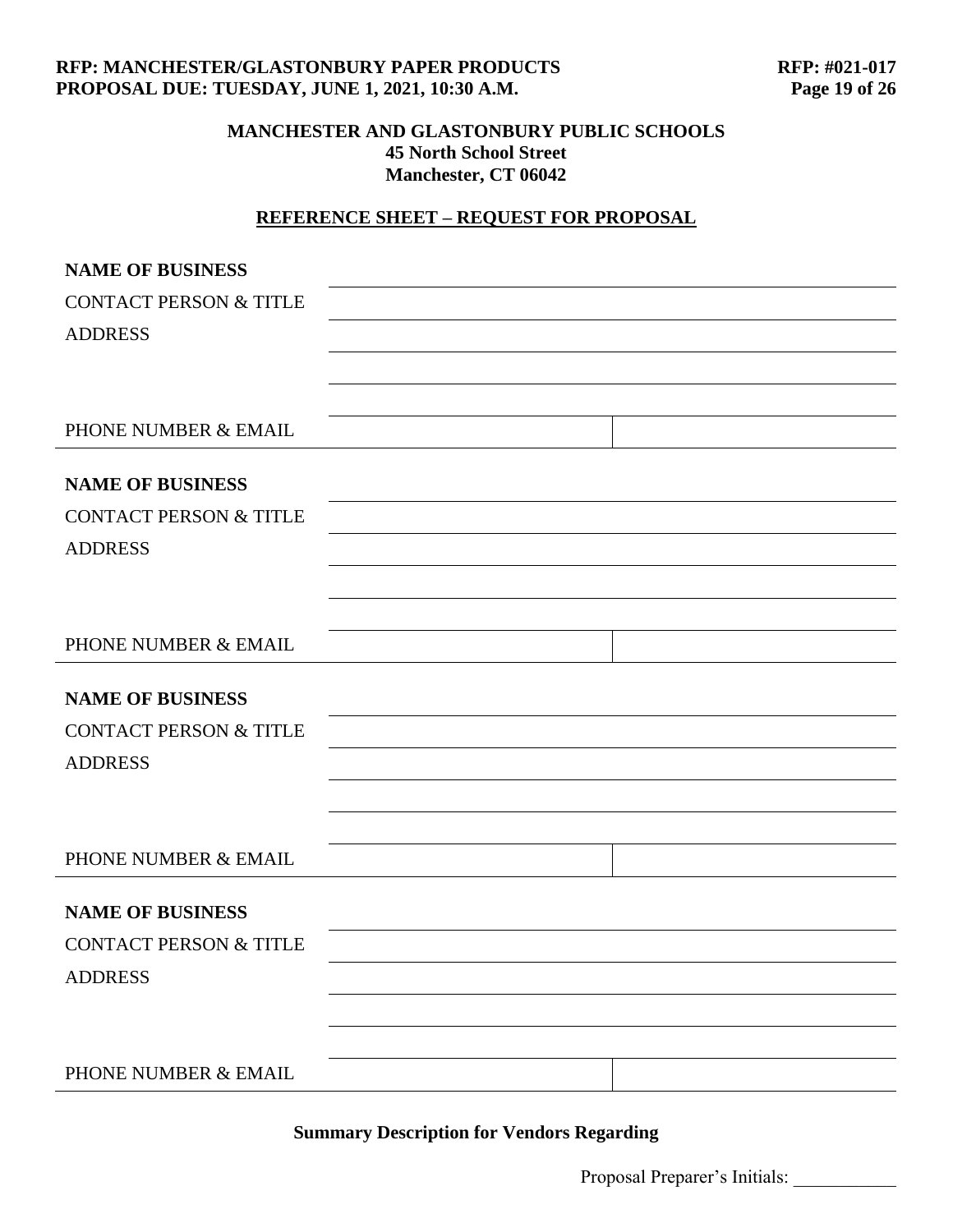### **RFP: MANCHESTER/GLASTONBURY PAPER PRODUCTS RFP: #021-017 PROPOSAL DUE: TUESDAY, JUNE 1, 2021, 10:30 A.M. Page 20 of 26**

### **Manchester's Living Wage Ordinance**

Effective February 1, 2010, the Town of Manchester adopted a living wage ordinance. This Summary Description is designed to provide any vendor bidding on a Town of Manchester or Manchester Board of Education contract with the key provisions of that ordinance. It does not contain the full ordinance.

## **LIVING WAGE REQUIREMENT**:

The ordinance requires that companies awarded service contracts by the Town of Manchester exceeding \$25,000 in any one fiscal year pay their **Eligible Employees** a **living wage**. Companies considered **Covered Employers** subject to this requirement are defined below. The Town of Manchester has determined that the contract resulting from this bid or Request for Proposals will be subject to the ordinance if the total contract value is \$25,000 or more in any one fiscal year.

The living wage is currently calculated to be \$14.24/hour for employees that are provided comprehensive health care benefits, or \$18.32/hour for employees that are not provided comprehensive health care benefits.

The living wage and health benefit requirements are adjusted annually each July, effective July 1, 2010. Companies will be required to pay the applicable living wage rate in effect during the term of their contracts.

## **COVERED EMPLOYERS AND EXEMPTIONS:**

The ordinance requires that Covered Employers pay the living wage rate. Certain employers are excluded from paying the living wage rate. They are as follows:

- 1. Non-profit organizations as defined by the ordinance, and
- 2. Entities that employ less than 25 eligible employees.

### **ELIGIBLE EMPLOYEES:**

Eligible employees are **all permanent, full time employees** of the company (defined as a normal work week of at least 30 hours), working in the State of Connecticut, **not just those working on the Town contract.** The following are not considered eligible employees for the purposes of the living wage requirement:

- 1. Employees with a normal work week of less than 30 hours.
- 2. Seasonal or temporary employees.
- 3. Employees under the age of 18.
- 4. Employees hired as part of a school-to-work program.
- 5. Students who serves in a work-study program or as an intern.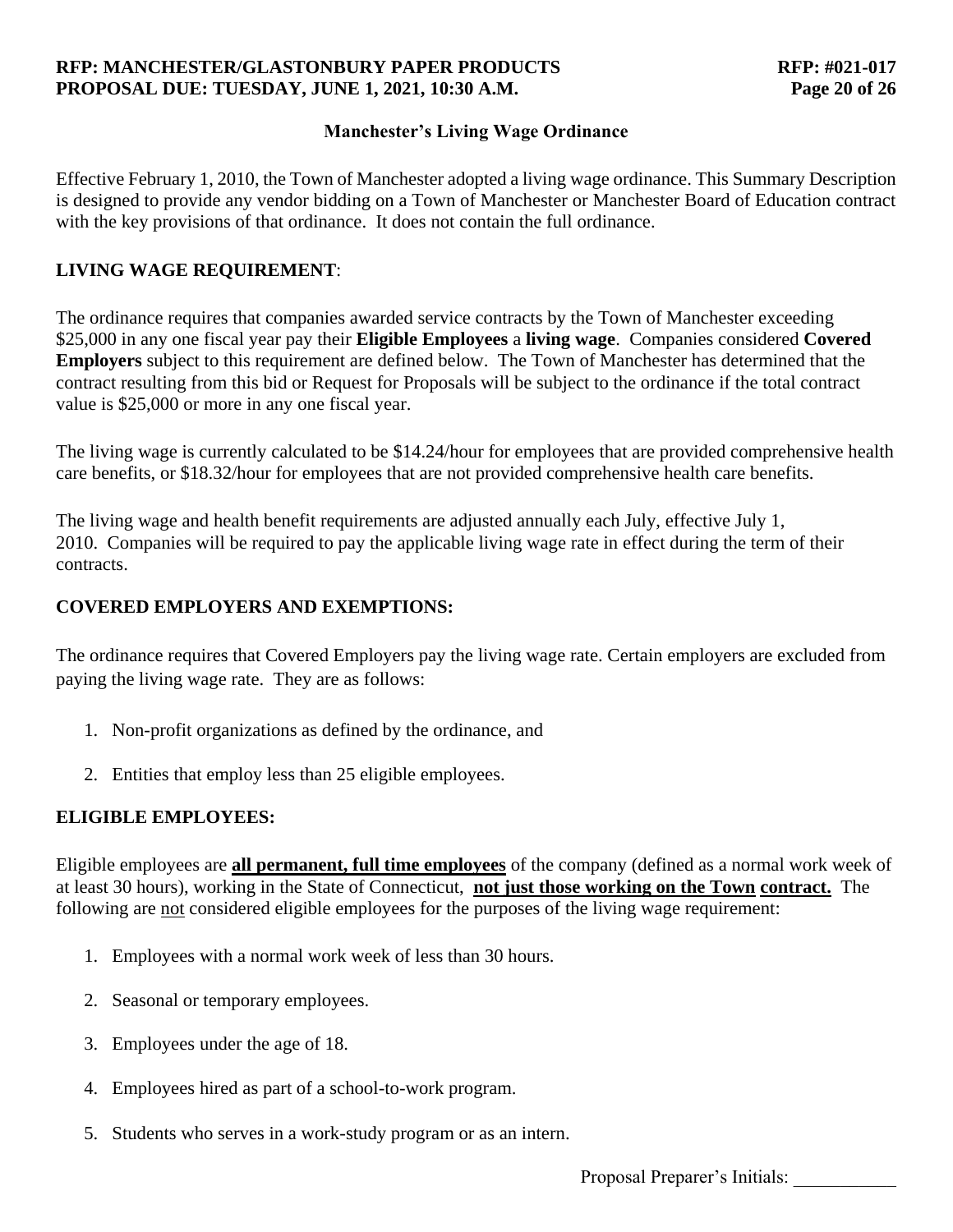#### **RFP: MANCHESTER/GLASTONBURY PAPER PRODUCTS RFP: #021-017 PROPOSAL DUE: TUESDAY, JUNE 1, 2021, 10:30 A.M. Page 21 of 26**

- 6. Trainees participating for not more than six months in a training program.
- 7. Employees enrolled in a governmentally funded vocational rehabilitation program.
- 8. Volunteers working without pay.
- 9. Employees exempted under Section 14(c) of the Fair Labor Standards Act due to disabilities.
- 10. Any person whose wage rate is subject to a federal or State of Connecticut statute or regulation mandating a prevailing wage rate.

### **EMPLOYER OBLIGATIONS**:

Covered Employers are required to do the following pursuant to the ordinance.

- 1. Certify with the submission of their bid or proposal a) that they will pay the required living wage to eligible employees if awarded a contract, or b) that they are exempt from requirements of the ordinance,
- 2. Upon award, covered employers shall provide the Town a sworn affidavit affirming that all eligible employees of the covered employer working in the State of Connecticut are receiving the living wage and health benefits required by this ordinance.
- 3. This sworn affidavit shall be provided thereafter on an annual basis within 30 days of a request being made by the Town if the duration of the contract exceeds one (1) year.
- 4. Notify their employees of their rights under the Living Wage Ordinance by posting a copy of the ordinance and other materials prepared by the Town of Manchester in locations where employees will see them.
- 5. Make best efforts to attempt to hire residents of the Town of Manchester for all new positions which result from a service contract subject to the ordinance.

### **PROHIBITED PRACTICES**:

- 1. Covered Employers cannot decrease non-wage benefits (such as insurance, vacation, or pension) as a means of complying with the living wage requirements.
- 2. Covered Employers cannot retaliate or discriminate against any employee for making a complaint against the covered employer regarding compliance with living wage requirements.

#### **ENFORCEMENT:**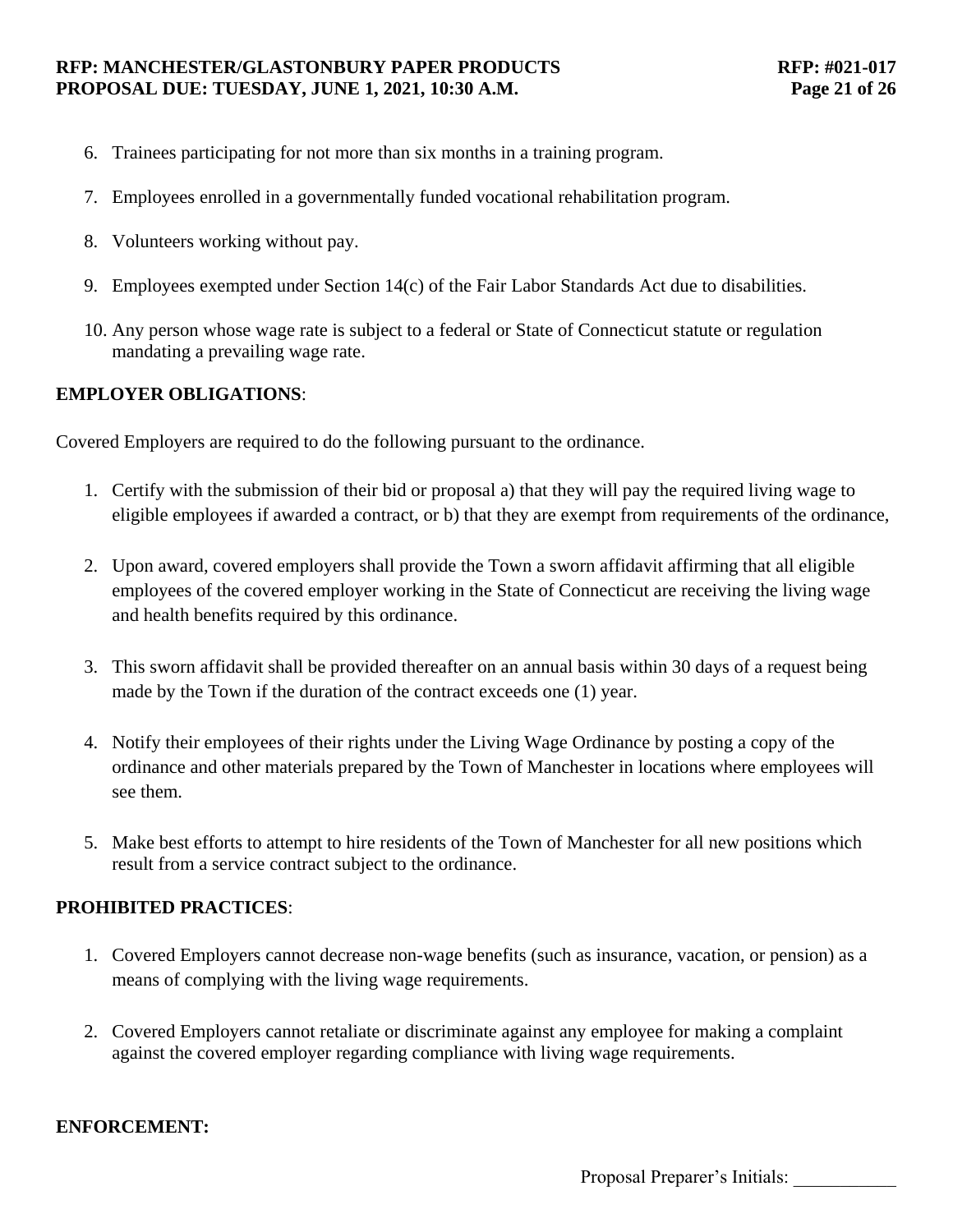The Town may enforce the provisions of this ordinance by the imposition of fines, suspension of contract or declaring the Covered Employer ineligible for future contracts.

### **WAIVERS**:

The ordinance provides for the waiver of certain requirements in the ordinance. However, no waivers will be considered until the bidding process has been completed and a contract has been awarded. Requests for waivers must be made by the Covered Employer, in writing, to the General Manager. The General Manager shall submit the waiver request to the Board of Directors, which shall have the sole discretion as to whether it is granted.

**The above is intended to be a summary of the requirements of the living wage ordinance as they affect covered employers and is provided for informational purposes only. Employers should read the entire Living Wage Ordinance. It can be found online at [www.townofmanchester.org](http://www.townofmanchester.org/) [o](http://www.townofmanchester.org/)n the left side of the page. Click on Document Center, scroll to General Services and click on Living Wage Ordinance.**

### **TOWN OF MANCHESTER LIVING WAGE CERTIFICATION FORM**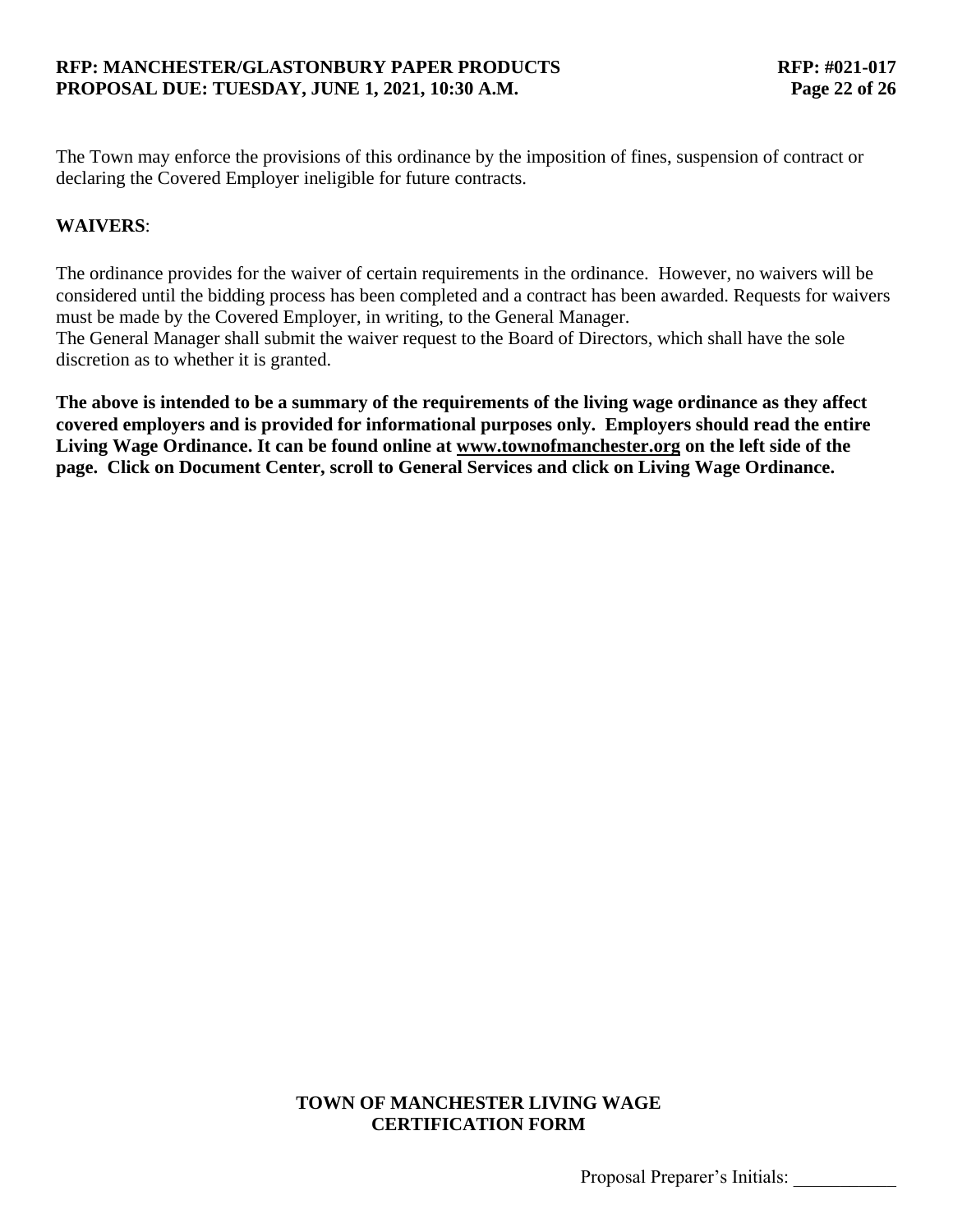### **RFP: MANCHESTER/GLASTONBURY PAPER PRODUCTS RFP: #021-017 PROPOSAL DUE: TUESDAY, JUNE 1, 2021, 10:30 A.M. Page 23 of 26**

The Town of Manchester has determined that this contract may be subject to the provisions of the Manchester Living Wage Ordinance, Chapter 212 of the Manchester Code of Ordinances, Sections 212-1 through 212-11.

Vendors are required to indicate whether they are a Covered Employer as defined by the Manchester Living Wage Ordinance or are exempt from the requirements by marking the appropriate section below. **FAILURE TO INDICATE MAY RESULT IN THE REJECTION OF YOUR BID.**

|            | I/We are a covered employer and shall pay the required living wage to eligible employees<br>and comply with the requirements of the ordinance during the term of the contract.                                                                                                                                                                                                                                                 |
|------------|--------------------------------------------------------------------------------------------------------------------------------------------------------------------------------------------------------------------------------------------------------------------------------------------------------------------------------------------------------------------------------------------------------------------------------|
|            | Or that:                                                                                                                                                                                                                                                                                                                                                                                                                       |
|            | I/We are not a Covered Employer and therefore not subject to Manchester's Living<br>Wage Ordinance for the reason indicated below:                                                                                                                                                                                                                                                                                             |
|            | Charitable foundations, charitable trusts or nonprofit agencies or nonprofit<br>corporations, provided that the foundation, trust or nonprofit agency or corporation is<br>exempt from federal income taxation and may accept charitable contributions under<br>Section 501 of the Internal Revenue Code of 1986, or any subsequent corresponding<br>internal revenue code of the United States, as from time to time amended. |
|            | Vendor employs less than twenty five (25) eligible employees.                                                                                                                                                                                                                                                                                                                                                                  |
|            | Annual contract value is less than \$25,000.                                                                                                                                                                                                                                                                                                                                                                                   |
|            |                                                                                                                                                                                                                                                                                                                                                                                                                                |
|            | <b>Bid or RFP Name</b>                                                                                                                                                                                                                                                                                                                                                                                                         |
| Signed by: | Dated:                                                                                                                                                                                                                                                                                                                                                                                                                         |
|            | TO BE RETURNED WITH BID OR RFP SUBMISSION.                                                                                                                                                                                                                                                                                                                                                                                     |

### **STATE OF CONNECTICUT DEPARTMENT OF EDUCATION**

Proposal Preparer's Initials: \_\_\_\_\_\_\_\_\_\_\_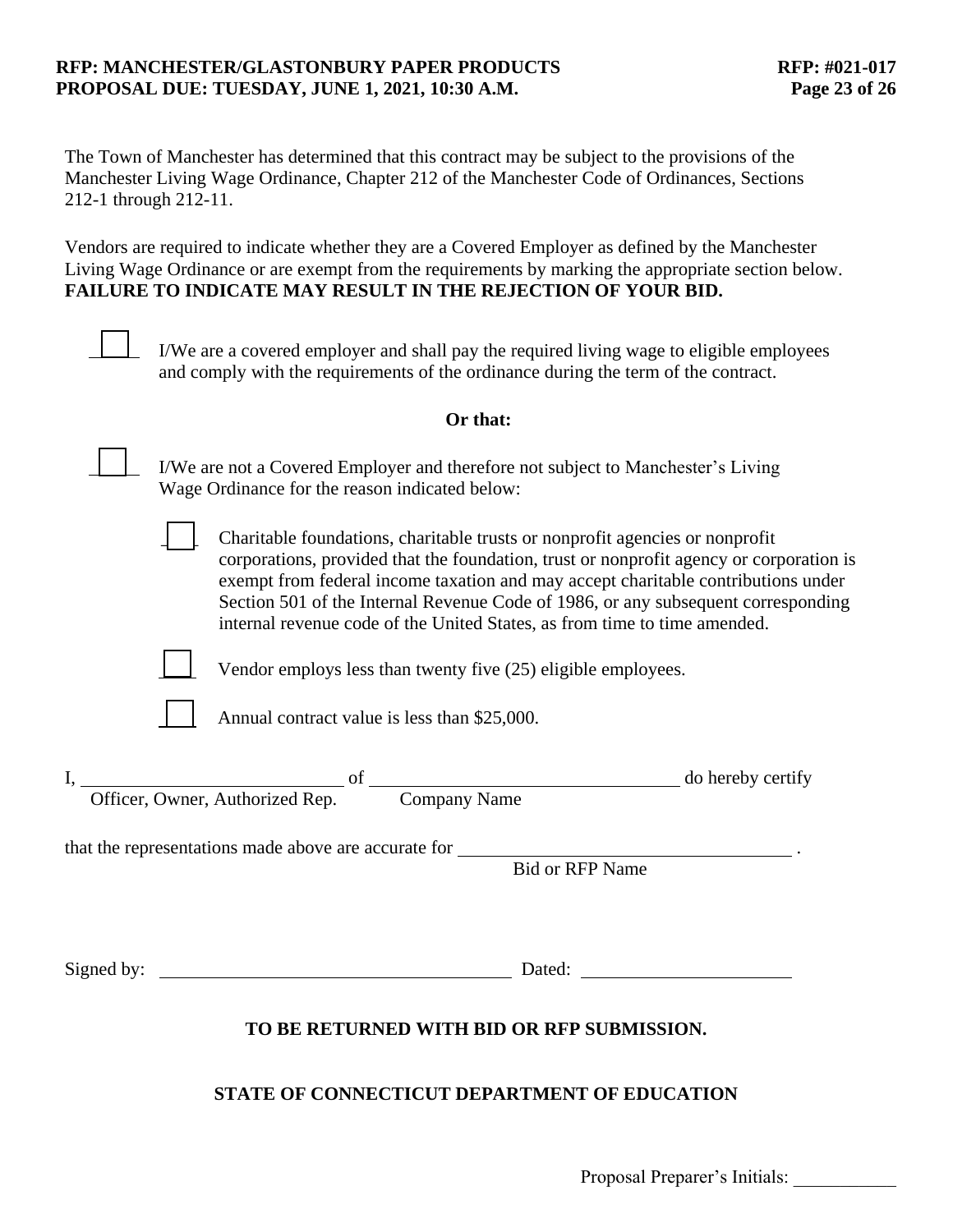### **RFP: MANCHESTER/GLASTONBURY PAPER PRODUCTS RFP: #021-017 PROPOSAL DUE: TUESDAY, JUNE 1, 2021, 10:30 A.M. Page 24 of 26**

### **Certification Regarding Debarment, Suspension, Ineligibility and Voluntary Exclusion - Lower Tier Covered Transactions**

This certification is required by the regulations implementing Executive Order 12549, Debarment and Suspension, 7 CFR Part 3017, Section 3017.510, Participants' responsibilities. The regulations were published as Part IV of the January 30, 1989, Federal Register (pages 4722-4733). Copies of regulations may be obtained by contacting the Department of Agriculture agency with which this transaction originated.

# **(BEFORE COMPLETING CERTIFICATION, READ INSTRUCTIONS ON NEXT PAGE)**

- 1. The prospective lower tier participant certifies, by submission of this proposal, that neither it nor its principals is presently debarred, suspended, proposed for debarment, declared ineligible or voluntarily excluded from participation in this transaction by any Federal department or agency.
- 2. Where the prospective lower tier participant is unable to certify to any of the statements in this certification, such prospective participant shall attach an explanation to this proposal.

Organization Name PR/Award Number or Project Name

Name and Title(s) of Authorized Representative(s)

Signature(s) Date

# **THIS FORM MUST BE RETURNED WITH ALL OTHER PROPOSAL PAPERWORK**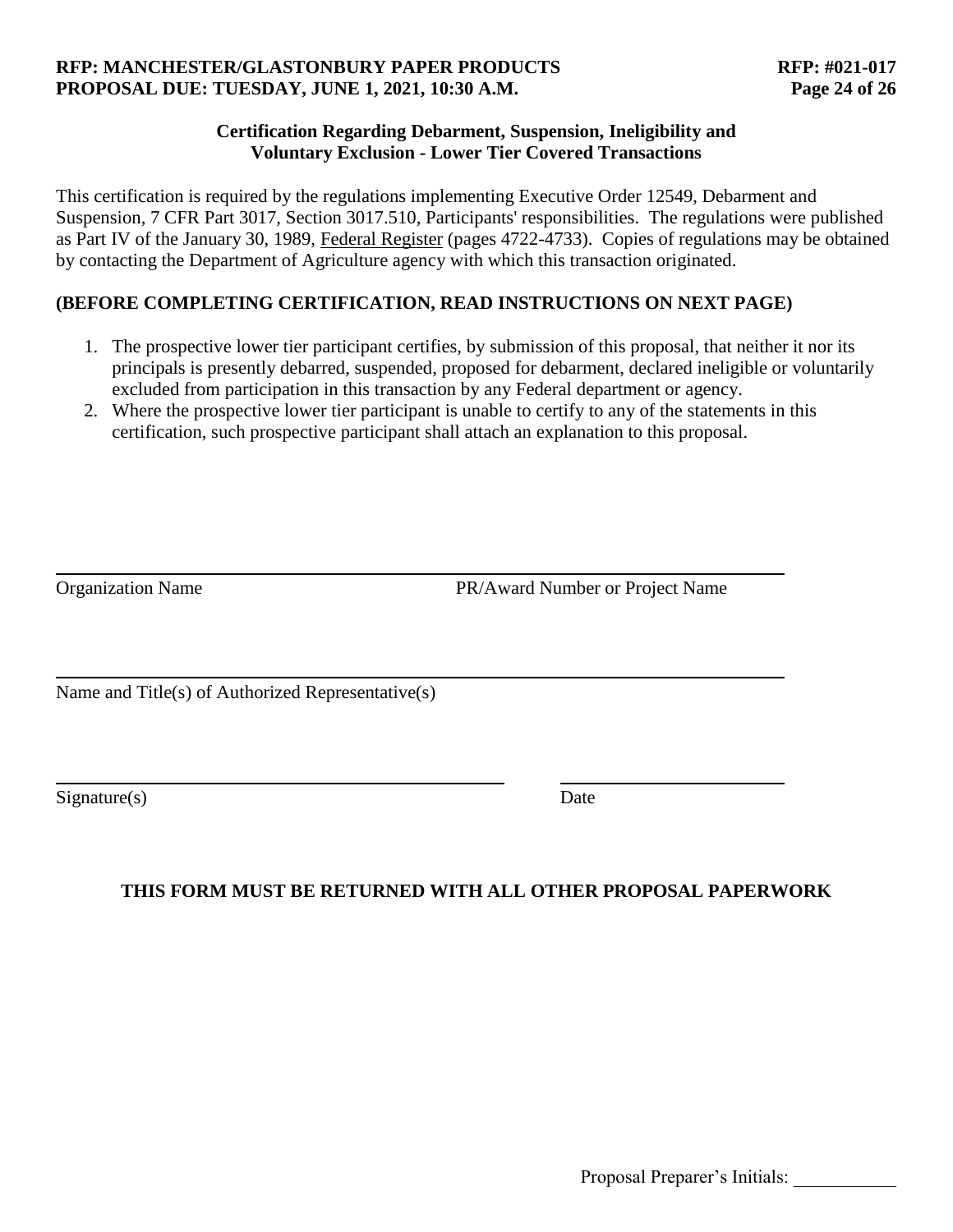#### **RFP: MANCHESTER/GLASTONBURY PAPER PRODUCTS RFP: #021-017 PROPOSAL DUE: TUESDAY, JUNE 1, 2021, 10:30 A.M. Page 25 of 26**

### **INSTRUCTIONS FOR CERTIFICATION**

- 1. **By signing and submitting this form,** the prospective lower tier participant is providing the certification set out on the previous page in accordance with these instructions.
- 2. **The certification** in this clause is a material representation of fact upon which reliance was placed when this transaction was entered into. If it is later determined that the prospective lower tier participant knowingly rendered an erroneous certification, in addition to other remedies available to the Federal Government, the department or agency with which this transaction originated may pursue available remedies, including suspension and/or debarment.
- 3. The prospective lower tier participant shall provide immediate written notice to the person to which this proposal is submitted if at any time the prospective lower tier participant learns that its certification was erroneous when submitted or has become erroneous by reason of changed circumstances.
- 4. **The terms "covered transaction", "debarred", "suspended", "ineligible",** "lower tier covered transaction", "participant", "person", "primary covered transaction", "principal", "proposal", and "voluntarily excluded", as used in this clause, have the meanings set-up in the Definitions and Coverage sections of rules implementing Executive Order 12549. You may contact the person to which this proposal is submitted for assistance in obtaining a copy of those regulations.
- 5. The prospective lower tier participant agrees by submitting this form that, should the proposed covered transaction be entered into, it shall not knowingly enter into any lower tier covered transaction with a person who is debarred, suspended, declared ineligible, or voluntarily excluded from participation in this covered transaction, unless authorized by the department or agency with which this transaction originated.
- 6. The prospective lower tier participant further agrees by submitting this form that it will include this clause titled "Certification Regarding Debarment, Suspension, Ineligibility and Voluntary Exclusion - Lower Tier Covered Transactions", without modification, in all lower tier covered transactions and in all solicitations for lower tier covered transactions.
- 7. A participant in a covered transaction may rely upon a certification of a prospective participant in a lower tier covered transaction that it is not debarred, suspended, ineligible, or voluntarily excluded from the covered transaction, unless it knows that the certification is erroneous. A participant may decide the method and frequency by which it determines the eligibility of its principals. Each participant may, but is not required to, check the Non-procurement List.
- 8. Nothing contained in the foregoing shall be construed to require establishment of a system of records in order to render in good faith the certification required by this clause. The knowledge and information of a participant is not required to exceed that which is normally possessed by a prudent person in the ordinary course of business dealings.
- 9. Except for transactions authorized under paragraph 5 of these instructions, if a participant in a covered transaction knowingly enters into a lower tier covered transaction with a person who is suspended, debarred, ineligible, or voluntarily excluded from participation in this transaction, in addition to other remedies available to the Federal Government, the department or agency with which this transaction originated may pursue available remedies, including suspension and/or debarment.